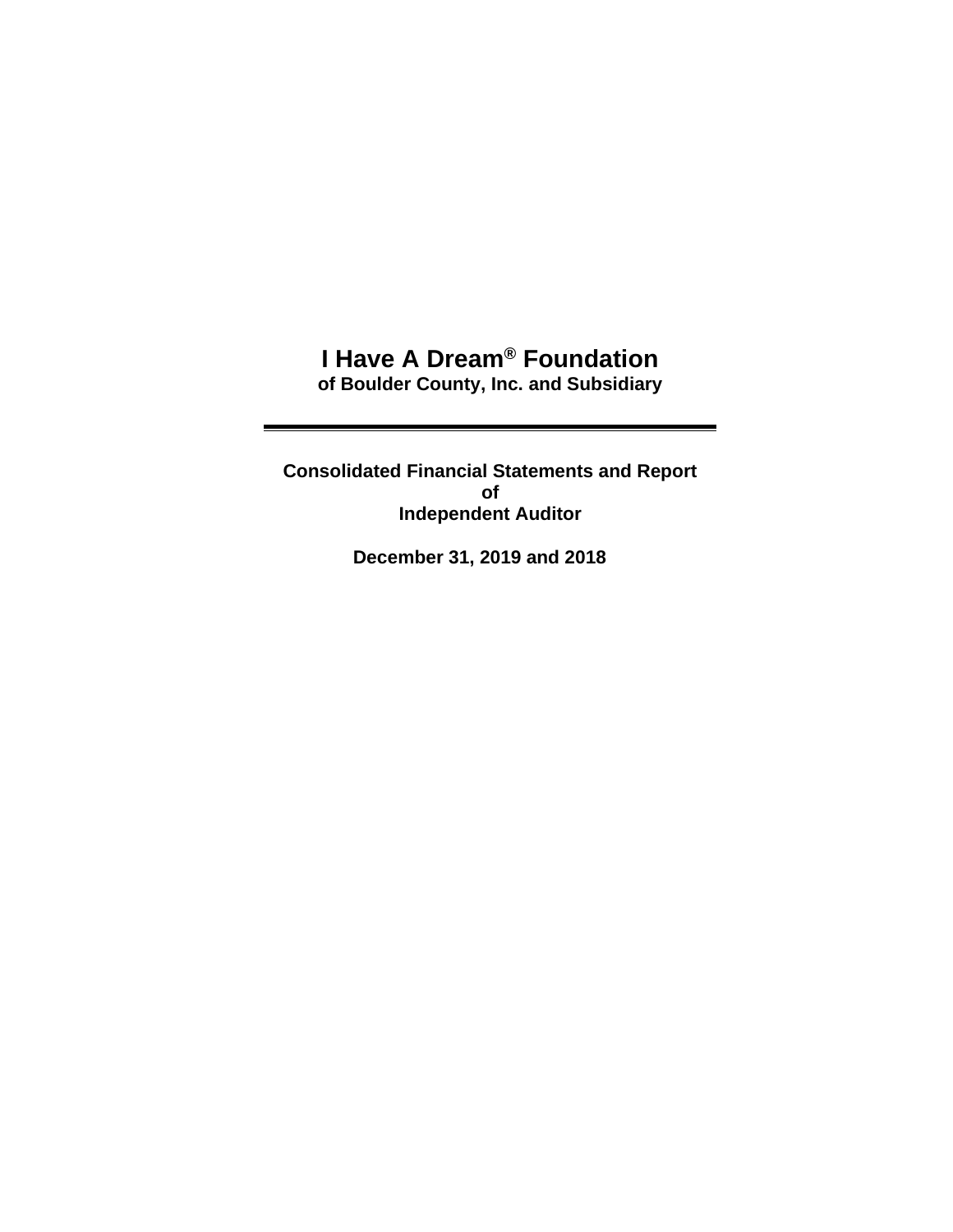# **Table of Contents**

| Page |
|------|
|      |
|      |
|      |
|      |
|      |
|      |
|      |
|      |
|      |
|      |
|      |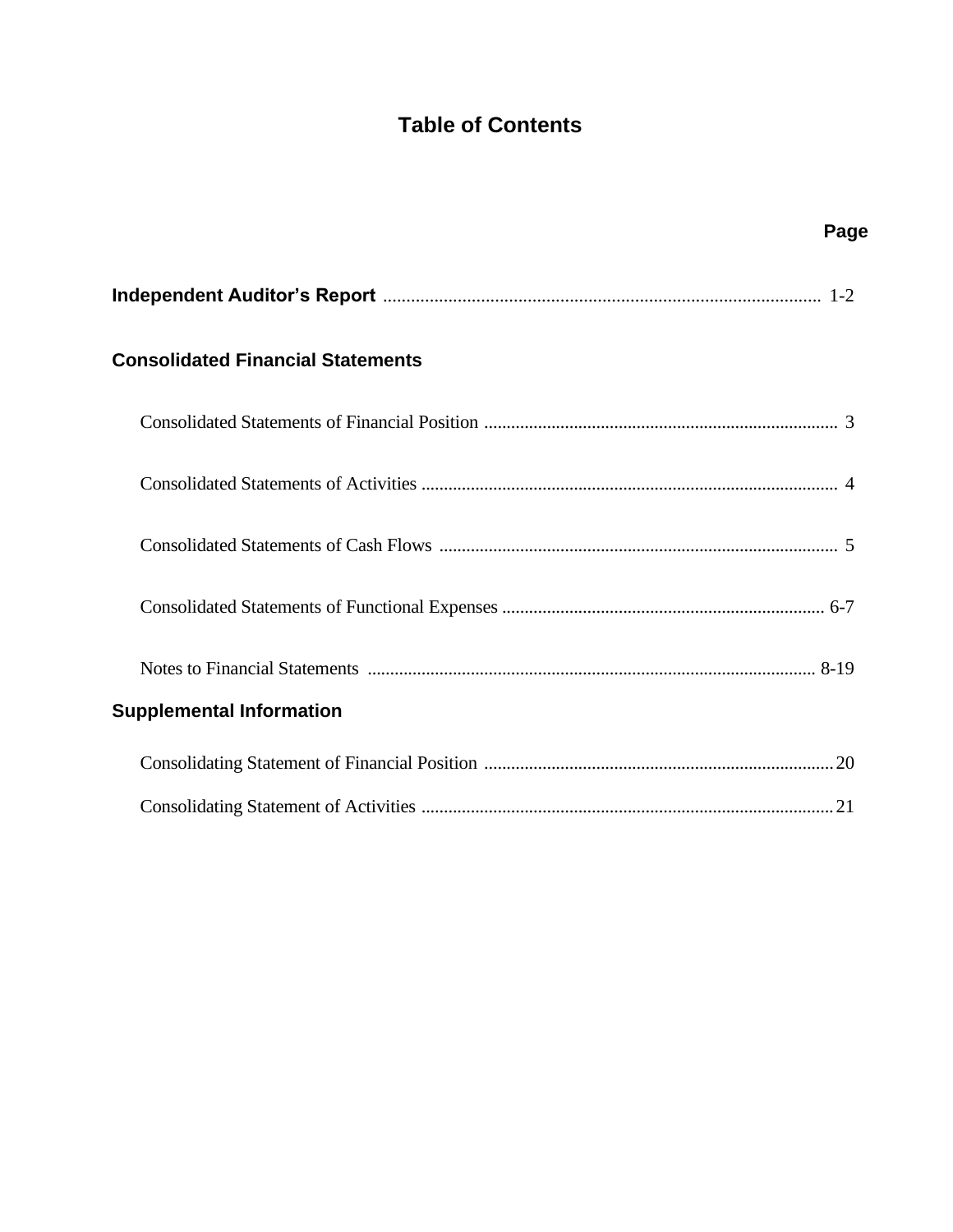

1221 W. Mineral Avenue, Suite 202 Littleton, CO 80120

303-734-4800 303-795-3356 www.HaynieCPAs.com

#### **Independent Auditor's Report**

To the Board of Directors of I Have A Dream® Foundation of Boulder County, Inc. and Subsidiary:

We have audited the accompanying consolidated financial statements of I Have A Dream® Foundation of Boulder County, Inc. (a nonprofit organization) and subsidiary, which comprise the consolidated statements of financial position as of December 31, 2019 and 2018, and the related consolidated statements of activities, cash flows, and functional expenses for the years then ended, and the related notes to the consolidated financial statements.

#### *Management's Responsibility for the Financial Statements*

Management is responsible for the preparation and fair presentation of these consolidated financial statements in accordance with accounting principles generally accepted in the United States of America; this includes the design, implementation, and maintenance of internal control relevant to the preparation and fair presentation of financial statements that are free from material misstatement, whether due to fraud or error.

#### *Auditor's Responsibility*

Our responsibility is to express an opinion on these consolidated financial statements based on our audit. We conducted our audit in accordance with auditing standards generally accepted in the United States of America. Those standards require that we plan and perform the audit to obtain reasonable assurance about whether the consolidated financial statements are free of material misstatement.

An audit involves performing procedures to obtain audit evidence about the amounts and disclosures in the consolidated financial statements. The procedures selected depend on the auditor's judgment, including the assessment of the risks of material misstatement of the consolidated financial statements, whether due to fraud or error. In making those risk assessments, the auditor considers internal control relevant to the entity's preparation and fair presentation of the financial statements in order to design audit procedures that are appropriate in the circumstances, but not for the purpose of expressing an opinion on the effectiveness of the entity's internal control. Accordingly, we express no such opinion. An audit also includes evaluating the appropriateness of accounting policies used and the reasonableness of significant accounting estimates made by management, as well as evaluating the overall presentation of the consolidated financial statements.

We believe that the audit evidence we have obtained is sufficient and appropriate to provide a basis for our audit opinion.

#### *Opinion*

In our opinion, the consolidated financial statements referred to above present fairly, in all material respects, the financial position of I Have A Dream® Foundation of Boulder County, Inc. and subsidiary as of December 31, 2019 and 2018, and the changes in their net assets and their cash flows for the years then ended in accordance with accounting principles generally accepted in the United States of America.





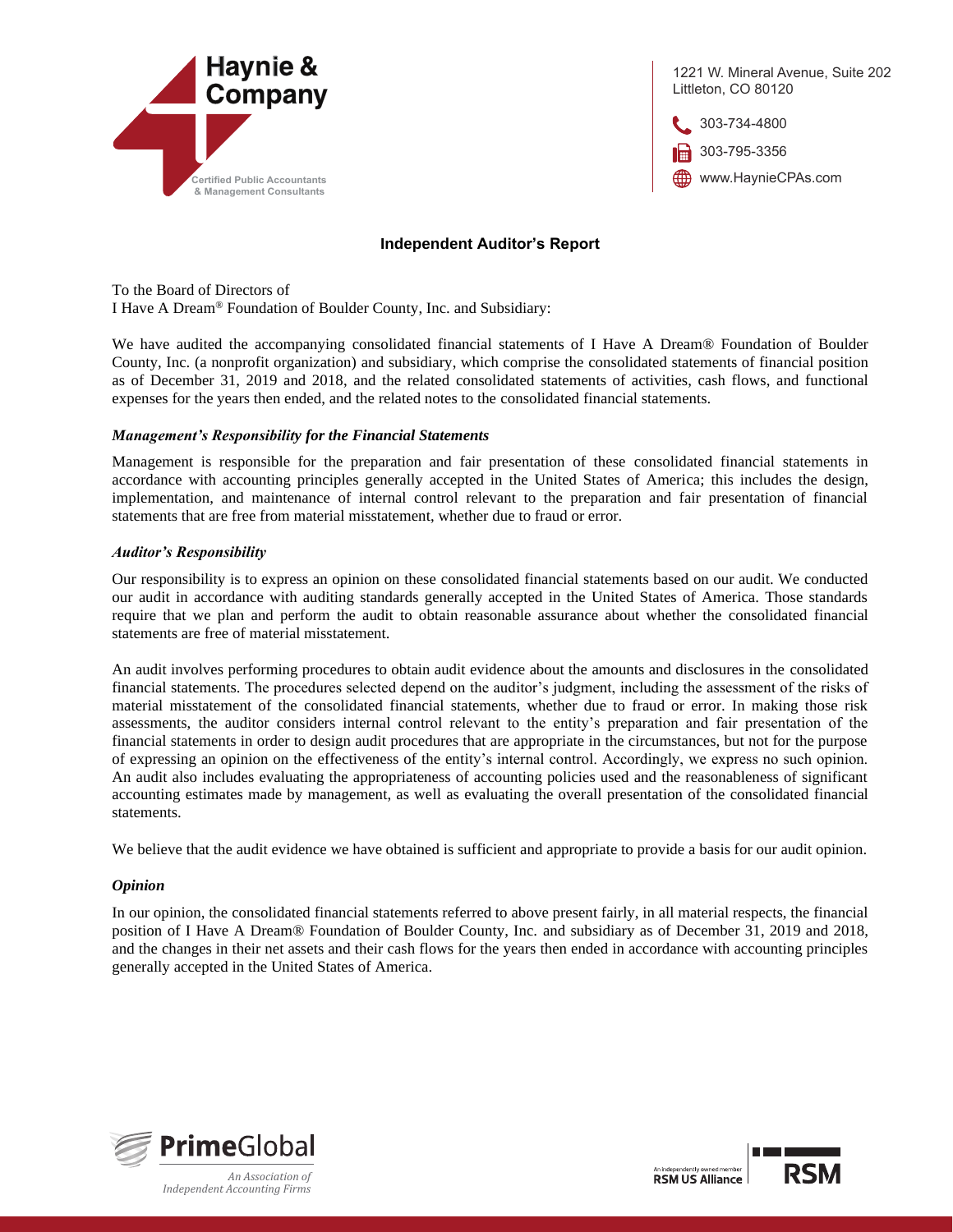#### *Other Matter*

Our audit was conducted for the purpose of forming an opinion on the consolidated financial statements as a whole. The accompanying Consolidating Statement of Financial Position and Consolidating Statement of Activities are presented for purposes of additional analysis and are not a required part of the financial statements. Such information is the responsibility of management and was derived from and relates directly to the underlying accounting and other records used to prepare the financial statements. The information has been subjected to the auditing procedures applied in the audit of the financial statements and certain additional procedures, including comparing and reconciling such information directly to the underlying accounting and other records used to prepare the financial statements or to the financial statements themselves, and other additional procedures in accordance with auditing standards generally accepted in the United States of America. In our opinion, the information is fairly stated in all material respects in relation to the consolidated financial statements as a whole.

Haynie & Company

Littleton, Colorado October 16, 2020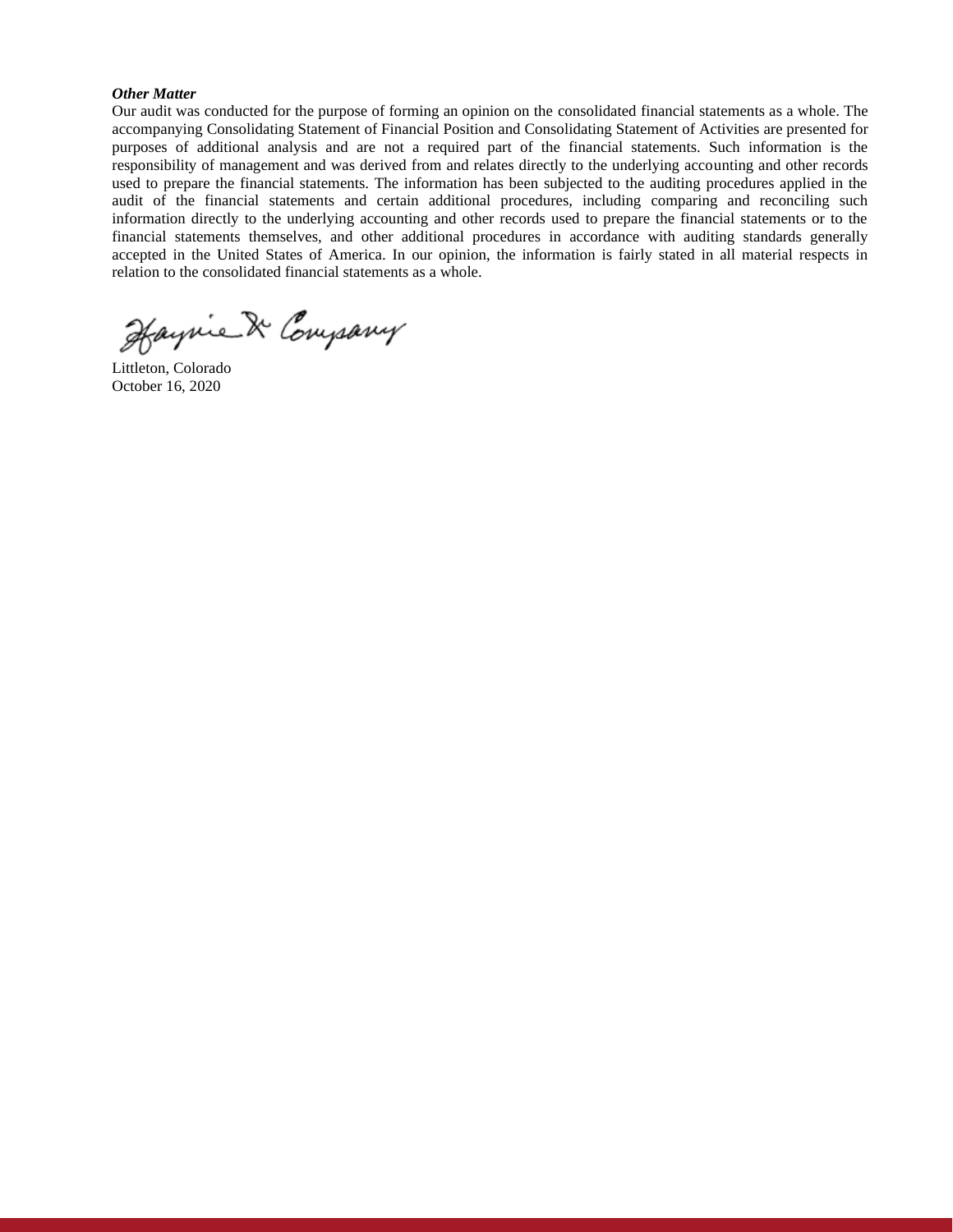# **I Have A Dream® Foundation of Boulder County, Inc.**

**Consolidated Statements of Financial Position As of December 31, 2019 and 2018**

|                                                    | 2019             | 2018             |
|----------------------------------------------------|------------------|------------------|
| Assets                                             |                  |                  |
| <b>Current Assets</b>                              |                  |                  |
| Cash (Note 2)                                      | \$<br>2,067,969  | \$<br>2,356,809  |
| Accounts receivable (Note 4)                       | 106,089          | 89,271           |
| Unconditional promises to give (Note 4)            | 145,007          | 13,341           |
| Prepaid expenses                                   | 23,755           | 85,058           |
| <b>Total Current Assets</b>                        | 2,342,820        | 2,544,479        |
| Scholarship investments (Note 2)                   | 5,439,669        | 4,370,836        |
| With donor restrictions- program investments       | 3,561,323        | 2,457,366        |
| With donor restrictions- certificates of deposit   | 154,763          | 154,186          |
| Property and equipment- net (Note 5)               | 1,351,718        | 1,437,452        |
| <b>Total Assets</b>                                | 12,850,293<br>S  | 10,964,319<br>S  |
| <b>Liabilities and Net Assets</b>                  |                  |                  |
| <b>Current Liabilities</b>                         |                  |                  |
| Accounts payable                                   | \$<br>87,409     | \$<br>93,772     |
| Accrued compensated absences & payroll liabilities | 116,942          | 25,918           |
| Current portion of note payable                    | 28,846           | 27,948           |
| <b>Total Current Liabilities</b>                   | 233,197          | 147,638          |
| Long-term Liabilities                              |                  |                  |
| Note payable (Note 15)                             | 405,191          | 432,998          |
| Less current portion                               | (28, 846)        | (27, 948)        |
| <b>Total Long-term Liabilities</b>                 | 376,345          | 405,050          |
| <b>Net Assets</b>                                  |                  |                  |
| Without donor restrictions                         |                  |                  |
| — undesignated                                     | 2,376,646        | 2,097,926        |
| — Board designated (Note 9)                        | 500,000          | 500,000          |
| With donor restrictions                            | 9,364,105        | 7,813,705        |
| <b>Total Net Assets</b>                            | 12,240,751       | 10,411,631       |
| <b>Total Liabilities and Net Assets</b>            | 12,850,293<br>\$ | 10,964,319<br>\$ |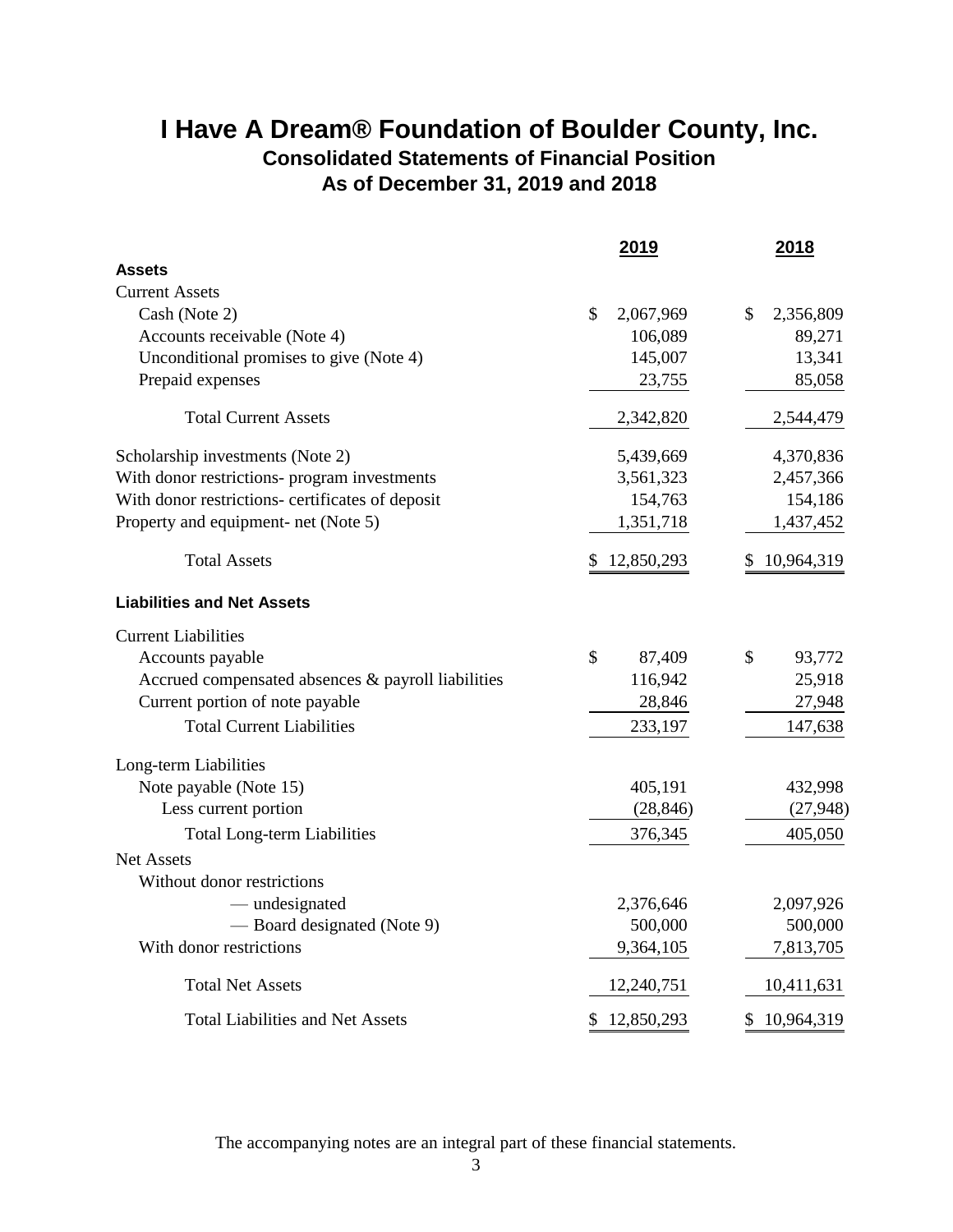### **I Have A Dream® Foundation of Boulder County, Inc. Consolidated Statements of Activities For the Years Ended December 31, 2019 and 2018**

|                                    | <b>Without Donor</b><br><b>Restrictions</b> | <b>With Donor</b><br><b>Restrictions</b> | <b>Total</b><br>2019 | Total<br>2018 |
|------------------------------------|---------------------------------------------|------------------------------------------|----------------------|---------------|
| <b>Support</b>                     |                                             |                                          |                      |               |
| Special events                     | \$<br>444,580                               |                                          | \$<br>444,580        | \$<br>713,788 |
| Cash contributions (Note 2)        |                                             | 4,048,280                                | 4,048,280            | 2,493,708     |
| Grants (Note 2)                    |                                             | 641,499                                  | 641,499              | 984,223       |
| Net investment activity (Note 10)  |                                             | 677,072                                  | 677,072              | (151, 919)    |
| In-kind contributions (Note 6)     | 502,042                                     |                                          | 502,042              | 534,396       |
| Miscellaneous income               | 9,676                                       |                                          | 9,676                | 7,970         |
| Rental income                      |                                             |                                          |                      | 6,500         |
| Release from restrictions (Note 8) | 3,816,451                                   | (3,816,451)                              |                      |               |
| <b>Total Support</b>               | 4,772,749                                   | 1,550,400                                | 6,323,149            | 4,588,666     |
| <b>Expenses</b>                    |                                             |                                          |                      |               |
| Program services                   | 3,752,633                                   |                                          | 3,752,633            | 3,293,378     |
| Supporting services:               |                                             |                                          |                      |               |
| Management and general             | 440,695                                     |                                          | 440,695              | 424,028       |
| Fundraising                        | 300,702                                     |                                          | 300,702              | 283,527       |
| <b>Total Expenses</b>              | 4,494,029                                   |                                          | 4,494,029            | 4,000,933     |
| <b>Increase in Net Assets</b>      | 278,720                                     | 1,550,400                                | 1,829,120            | 587,733       |
| Net Assets-Beginning of Year       | 2,597,926                                   | 7,813,705                                | 10,411,631           | 9,823,898     |
| Net Assets-End of Year             | 2.876.646                                   | \$9,364,105                              | \$12,240,751         | \$10,411,631  |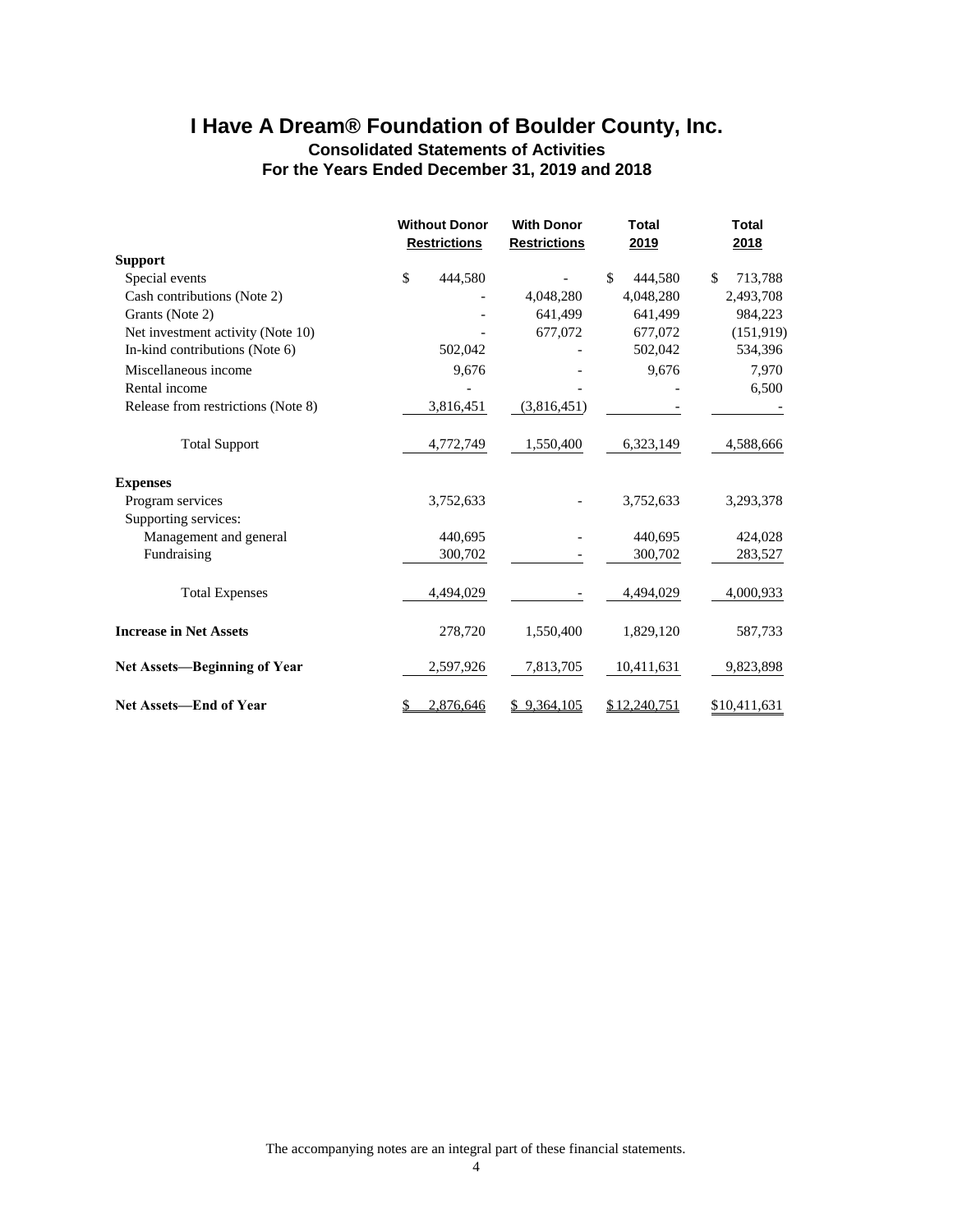### **I Have A Dream® Foundation of Boulder County, Inc. Consolidated Statements of Cash Flows For the Years Ended December 31, 2019 and 2018**

|                                                        | 2019        | 2018        |
|--------------------------------------------------------|-------------|-------------|
| <b>Change in Cash</b>                                  |             |             |
| Net Cash from Operating Activities:                    |             |             |
| Cash received from donors                              | \$5,668,291 | \$4,900,409 |
| Cash received from rents                               |             | 6,500       |
| Cash paid to suppliers, employees and program expenses | (4,274,713) | (3,899,397) |
| Net Cash from Operating Activities                     | 1,393,578   | 1,007,512   |
| Cash Flows from Investing Activities                   |             |             |
| Net (purchase) of investments                          | (1,666,993) | (544,968)   |
| Proceeds from sale of assets                           | 12,382      |             |
| (Purchase) of fixed assets                             |             | (180, 501)  |
| Net Cash from Investing Activities                     | (1,654,611) | (725, 469)  |
| <b>Cash Flows from Financing Activities</b>            |             |             |
| Principal payments on notes payable                    | (27, 807)   | (221,986)   |
| Net Cash from Financing Activities                     | (27, 807)   | (221,986)   |
| Net Change in Cash                                     | (288, 840)  | 60,057      |
| Cash-Beginning of Year                                 | 2,356,809   | 2,296,752   |
| Cash—End of Year                                       | \$2,067,969 | \$2,356,809 |
| Reconciliation of Change in Net Assets to              |             |             |
| <b>Net Cash from Operating Activities:</b>             |             |             |
| Operating income                                       | \$1,829,120 | 587,733     |
| Adjustments to reconcile operating income to net       |             |             |
| cash used for operating activities:                    |             |             |
| Depreciation                                           | 73,352      | 63,372      |
| Non-cash contributions                                 |             | (46,315)    |
| Unrealized (gain) loss on investments                  | (506, 374)  | 423,096     |
| Net changes in assets and liabilities:                 |             |             |
| Accounts receivable                                    | (148, 484)  | (58, 538)   |
| Prepaid expenses                                       | 61,303      | (5,082)     |
| Accounts payable                                       | (6,363)     | 44,932      |
| Tenant deposits                                        |             | (1,200)     |
| Accrued compensated absences & payroll liabilities     | 91,024      | 1,714       |
| Property taxes payable                                 |             | (2,200)     |
| <b>Total Adjustments</b>                               | (435,542)   | 419,779     |
| <b>Net Cash from Operating Activities</b>              | \$1,393,578 | \$1,007,512 |

Noncash items of \$502,042 (2019) and \$534,396 (2018) for in-kind transactions have been eliminated from the above activity.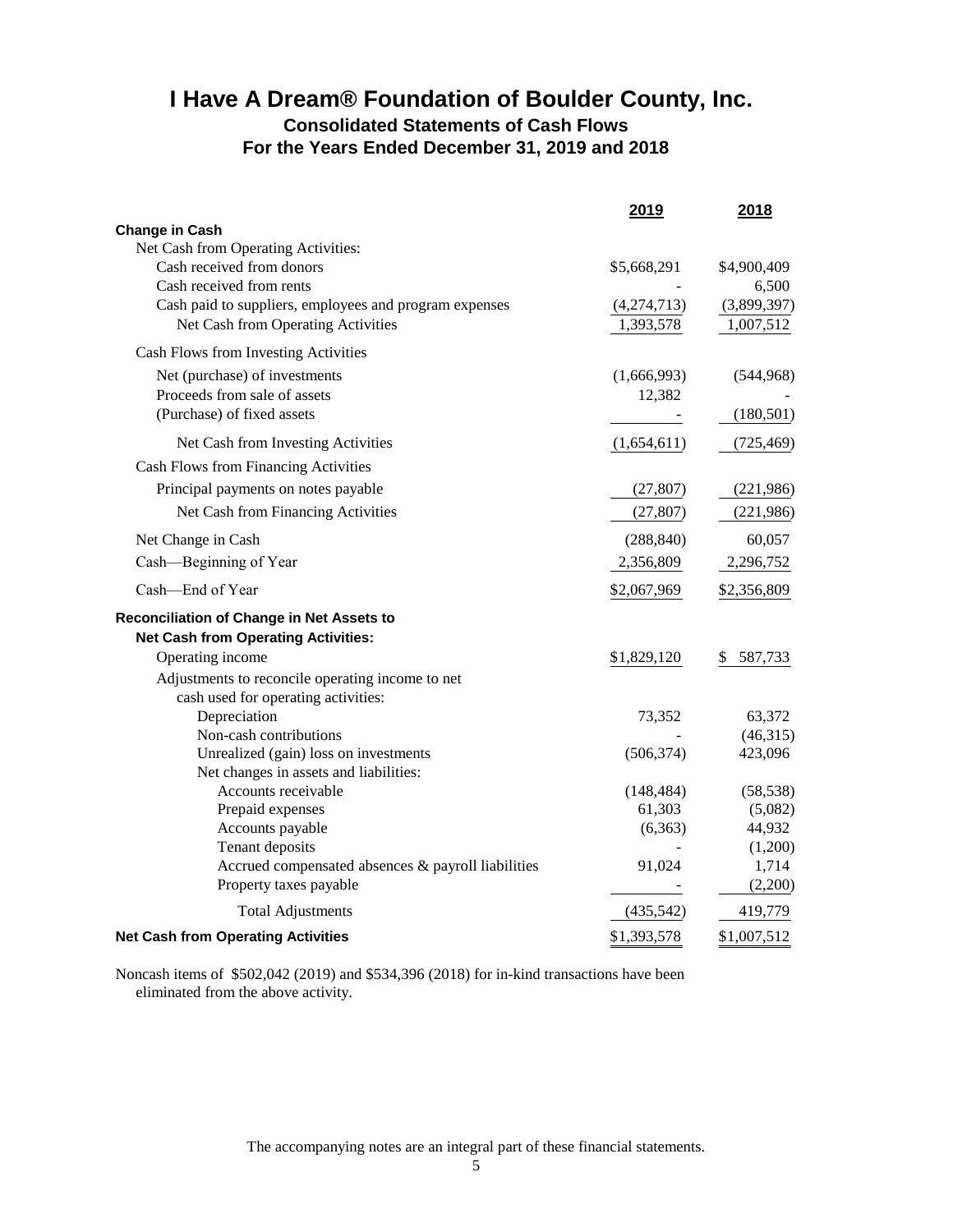# **I Have A Dream® Foundation of Boulder County, Inc.**

### **Consolidated Statement of Functional Expenses For the Year Ended December 31, 2019**

|                                   |                 |                   | <b>Supporting Services</b> |                          |
|-----------------------------------|-----------------|-------------------|----------------------------|--------------------------|
|                                   | Program         | <b>Management</b> |                            |                          |
|                                   | <b>Services</b> | and General       | <b>Fundraising</b>         | <b>Total</b>             |
| Academic/enrichment activities    | 480,184         | \$                | $\mathbb{S}$               | $\mathcal{S}$<br>480,184 |
| AmeriCorps expenses               | 773,964         |                   |                            | 773,964                  |
| <b>Bank</b> fees                  |                 | 15,382            |                            | 15,382                   |
| Depreciation                      | 52,668          | 20,684            |                            | 73,352                   |
| Dues, fees and memberships        | 11,600          | 7,603             |                            | 19,203                   |
| Food and venue                    |                 |                   | 90,978                     | 90,978                   |
| Insurance                         | 47,112          | 8,022             |                            | 55,134                   |
| Interest                          | 8,286           | 8,287             |                            | 16,571                   |
| Marketing                         |                 |                   | 13,938                     | 13,938                   |
| Meetings, trainings and workshops | 27,002          | 38,376            |                            | 65,378                   |
| Miscellaneous                     | 1,016           | 98                |                            | 1,114                    |
| Occupancy                         | 4,167           | 11,261            |                            | 15,428                   |
| Office supplies                   | 17,487          | 12,759            | 707                        | 30,953                   |
| Postage and printing              |                 | 2,269             |                            | 2,269                    |
| Professional services             | 3,027           | 41,538            | 9,826                      | 54,391                   |
| Program education & recruitment   | 2,652           |                   |                            | 2,652                    |
| Salaries and related costs        | 1,838,168       | 264,797           | 185,253                    | 2,288,218                |
| Social/cultural activities        | 62,343          |                   |                            | 62,343                   |
| Technology equipment and support  | 28,959          |                   |                            | 28,959                   |
| Telephone                         | 17,170          | 7,939             |                            | 25,109                   |
| Transportation and travel         | 25,704          | 1,680             |                            | 27,384                   |
| Subtotal                          | 3,401,509       | 440,695           | 300,702                    | 4,142,904                |
| <b>Scholarship expenses</b>       |                 |                   |                            |                          |
| I Have A Dream scholarships       | 40,979          |                   |                            | 40,979                   |
| Other scholarships                | 192,188         |                   |                            | 192,188                  |
| COSI scholarships                 | 96,820          |                   |                            | 96,820                   |
| Investment management fees        | <u>21,137</u>   |                   |                            | 21,137                   |
| Scholarship expenses total        | 351,124         |                   |                            | 351,124                  |
| <b>Total Expenses</b>             | \$3,752,633     | \$<br>440,695     | \$<br>300,702              | \$4,494,028              |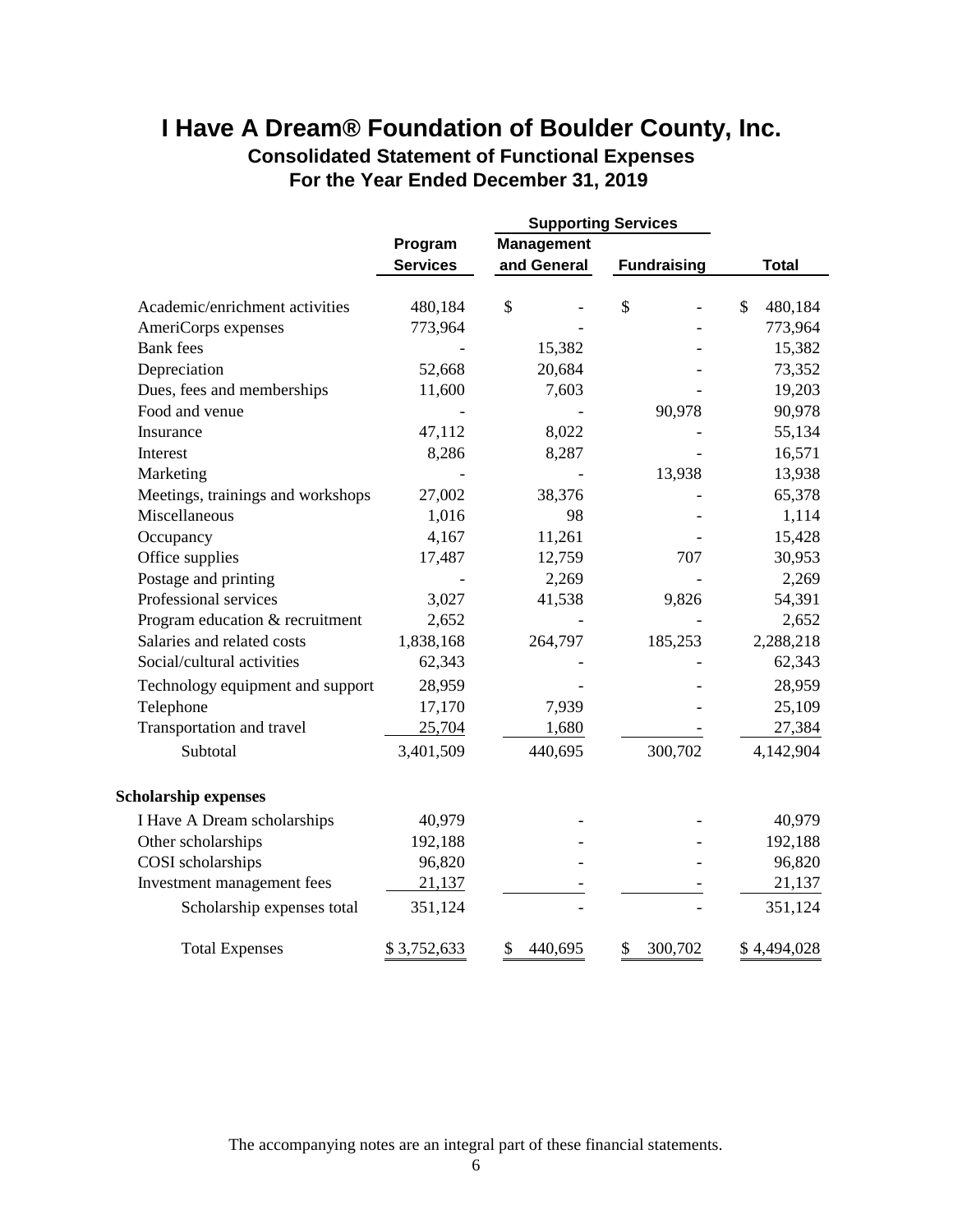### **For the Year Ended 2018 I Have A Dream® Foundation of Boulder County, Inc. Consolidated Statement of Functional Expenses**

|                                   |                 |                   | <b>Supporting Services</b> |               |
|-----------------------------------|-----------------|-------------------|----------------------------|---------------|
|                                   | Program         | <b>Management</b> |                            |               |
|                                   | <b>Services</b> | and General       | <b>Fundraising</b>         | <b>Total</b>  |
| Academic/enrichment activities    | 312,403<br>\$   | \$                | \$                         | \$<br>312,403 |
| AmeriCorps expenses               | 754,106         |                   |                            | 754,106       |
| <b>Bank</b> fees                  |                 | 20,582            |                            | 20,582        |
| Depreciation                      | 42,686          | 20,684            |                            | 63,370        |
| Dues, fees and memberships        | 11,826          | 7,008             |                            | 18,834        |
| Food and venue                    |                 |                   | 89,623                     | 89,623        |
| Insurance                         | 30,691          | 8,239             |                            | 38,930        |
| Interest                          | 9,814           | 9,814             |                            | 19,628        |
| Marketing                         |                 |                   | 13,730                     | 13,730        |
| Meetings, trainings and workshops | 23,186          | 18,854            |                            | 42,040        |
| Miscellaneous                     | 7,950           | 15,127            |                            | 23,077        |
| Occupancy                         | 8,249           | 9,508             |                            | 17,757        |
| Office supplies                   | 13,190          | 11,980            | 696                        | 25,866        |
| Postage                           | 80              | 4,225             |                            | 4,305         |
| Professional services             | 22,190          | 51,645            | 9,680                      | 83,515        |
| Program education & recruitment   | 7,085           |                   |                            | 7,085         |
| Salaries and related costs        | 1,543,851       | 242,705           | 169,798                    | 1,956,354     |
| Social/cultural activities        | 58,649          |                   |                            | 58,649        |
| Technology equipment and support  | 29,059          |                   |                            | 29,059        |
| Telephone                         | 12,154          | 1,719             |                            | 13,873        |
| Transportation and travel         | 40,381          | 1,938             |                            | 42,319        |
| Subtotal                          | 2,927,550       | 424,028           | 283,527                    | 3,635,105     |
| <b>Scholarship expenses</b>       |                 |                   |                            |               |
| I Have A Dream scholarships       | 57,490          |                   |                            | 57,490        |
| Other scholarships                | 216,728         |                   |                            | 216,728       |
| COSI scholarships                 | 71,166          |                   |                            | 71,166        |
| Investment management fees        | 20,444          |                   |                            | 20,444        |
| Scholarship expenses total        | 365,828         |                   |                            | 365,828       |
| Total                             | \$3,293,378     | \$<br>424,028     | \$<br>283,527              | \$4,000,933   |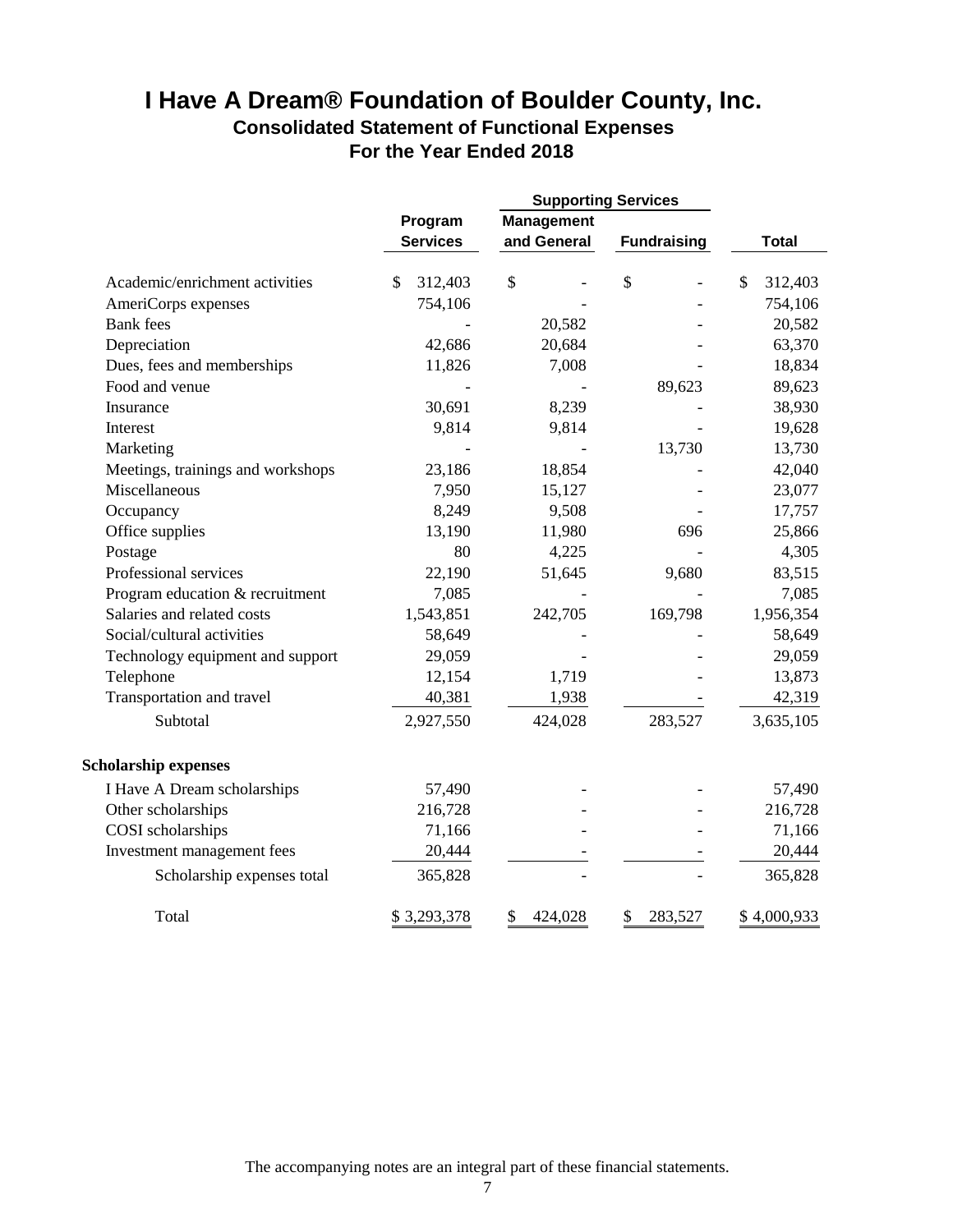#### **1. Organization**

#### **Organization**

I Have A Dream® Foundation of Boulder County, Inc. (the "Organization") was formed in 1990 to facilitate and promote life-long learning, school success, and self-sufficiency through extensive educational and support services. Low-income, at-risk youth are selected to receive post-secondary school scholarships and the long-term support needed to stay in school and achieve their personal academic and vocational goals.

Manhattan Circle, LLC was formed in 2015 to own and lease the building occupied by the Organization. It is a wholly owned subsidiary of the Organization. As of April 2018, the Organization occupied the entire building.

#### **2. Summary of Significant Accounting Policies**

#### **Principles of Consolidation**

The consolidated financial statements include the accounts of I Have A Dream® Foundation of Boulder County, Inc. ("IHDF") and its wholly owned subsidiary Manhattan Circle, LLC.

All significant intercompany accounts and transactions have been eliminated in consolidation.

#### **Basis of Presentation**

The financial statements follow the Accounting Standards Codification (ASC) guidance for not-for-profit organizations. The Organization is required to report information regarding its financial position and activities according to the following net asset classifications:

Net assets without donor restrictions: Net assets that are not subject to donor-imposed restrictions and may be expended for any purpose in performing the primary objectives of the organization. These net assets may be used at the discretion of the Organization's board of directors.

Net assets with donor restrictions: Net assets subject to stipulations imposed by donors, and grantors. Some donor restrictions are temporary in nature; those restrictions will be met by actions of IHDF or by the passage of time. Other donor restrictions are perpetual in nature, whereby the donor has stipulated the funds be maintained in perpetuity.

Donor restricted contributions are reported as increases in net assets with donor restrictions. When a restriction expires, net assets are reclassified from net assets with donor restrictions to net assets without donor restrictions in the statements of activities.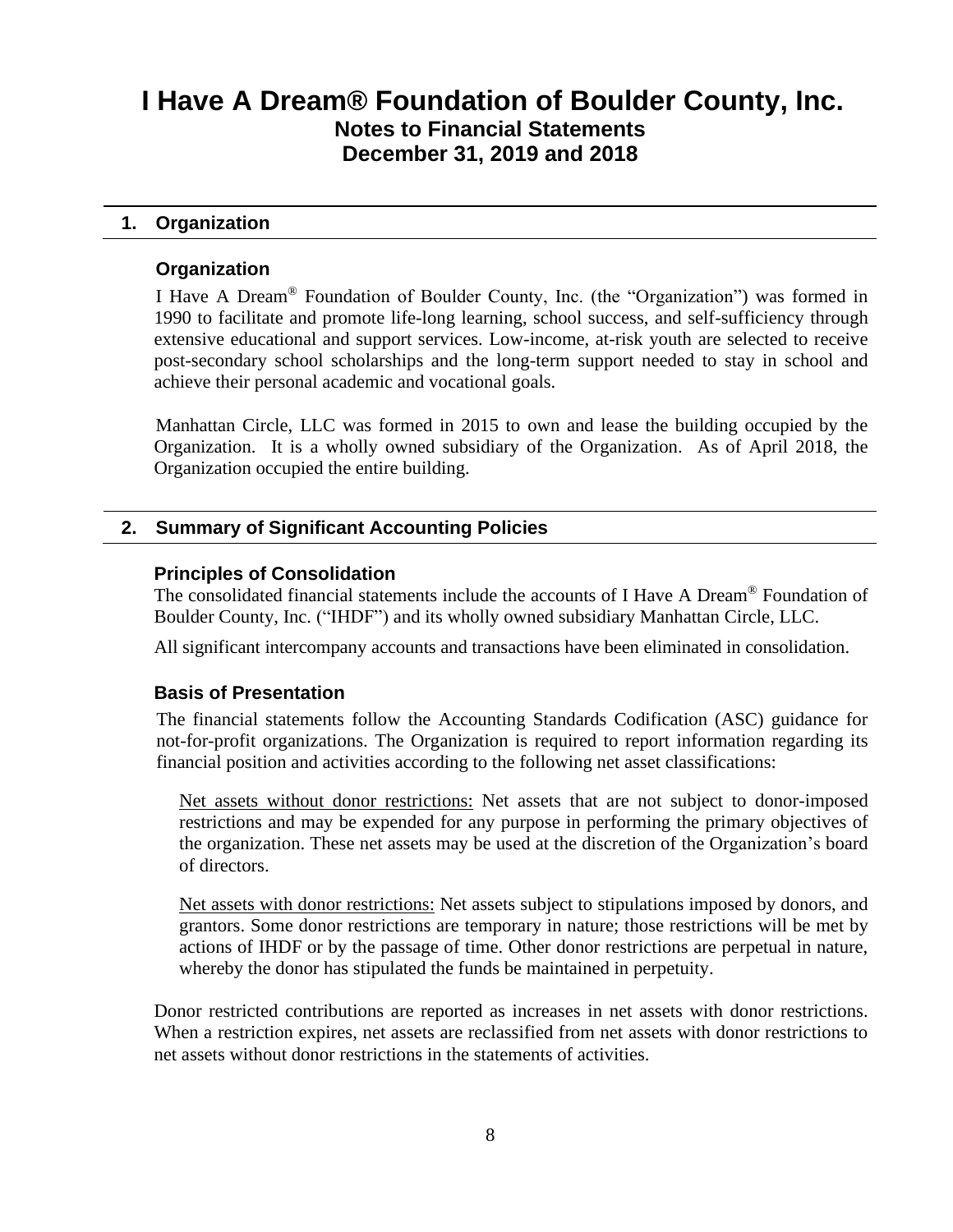### **2. Summary of Significant Accounting Policies (continued)**

### **Cash and Cash Equivalents**

The Organization considers all highly liquid unrestricted investments with an initial maturity of three months or less to be cash equivalents.

Cash deposits are held in several institutions. The balances are insured by the Federal Deposit Insurance Corporation (FDIC) up to \$250,000.

At year ended, December 31, 2019, the Organization had cash and certificates of deposit with a carrying value of \$2,067,969, bank balances of \$1,990,534, of which \$1,583,902 was fully insured by the FDIC limits.

#### **Investments**

Accounting standards for investments provide a fair value hierarchy that prioritizes the inputs to valuation techniques used to measure fair value. The hierarchy gives the highest priority to unadjusted quoted prices in active markets for identical assets or liabilities (level 1 measurements) and the lowest priority to unobservable inputs (level 3 measurements). The three levels of the fair value hierarchy are described below:

Level 1 – Inputs to the valuation methodology are unadjusted quoted prices for identical assets or liabilities in active markets that the Organization has the ability to access.

Level 2 – Inputs to the valuation methodology include:

- Quoted prices for similar assets or liabilities in active markets;
- Quoted prices for identical or similar assets or liabilities in inactive markets;
- Inputs other than quoted prices that are observable for the asset or liability;
- Inputs that are derived principally from or corroborated by observable market data by correlation or other means.

Level 3 – Inputs to the valuation methodology are unobservable and significant to the fair value measurement.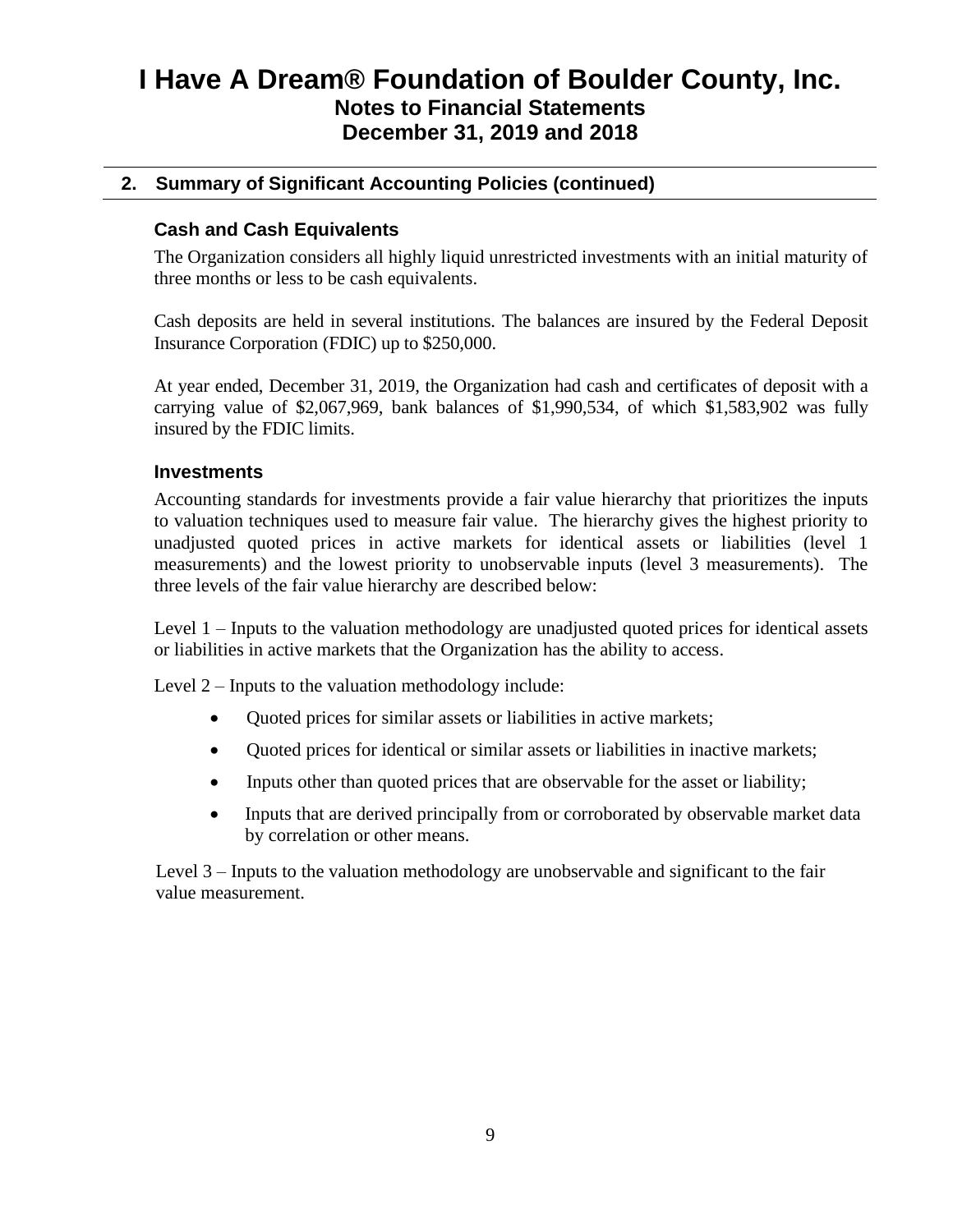### **2. Summary of Significant Accounting Policies (continued)**

Investments are composed of various types of investments, and are carried at fair value as of December 31, 2019 and 2018, respectively, as follows:

|                                | 2019               | 2018        |
|--------------------------------|--------------------|-------------|
| <b>Level 1</b>                 |                    |             |
| <b>Mutual Funds</b>            | \$8,994,302        | \$6,821,515 |
| <b>Certificates of Deposit</b> | 154,763            | 154,186     |
| <b>Money Market</b>            | 6,690              | 6,687       |
| <b>Total Investments</b>       | <u>\$9,155,755</u> | 6,982,388   |

#### **Accounts Receivable**

Accounts receivable are stated at unpaid balances, less any allowances for doubtful accounts. Allowances are based on experience and other circumstances that may affect the ability of donors to meet obligations. As of December 31, 2019 and 2018, management has determined that no allowance is necessary.

#### **Property and Equipment**

Property and equipment are stated at cost for purchased items over \$1,000 and at fair market value at date of gift for donated items, net of accumulated depreciation

Depreciation of property and equipment is provided over the estimated useful lives of the respective assets on the straight-line basis using the following estimated useful lives:

|                                  | <b>Life in Years</b> |
|----------------------------------|----------------------|
| <b>Building and Improvements</b> | 39                   |
| Vehicles                         |                      |
| Computers and Equipment          |                      |

#### **Grants**

Most grant income is immediately recorded as net assets with donor restrictions and released as expenditures can be matched. In some cases, grants are promised based on an after the fact submission of actual expenses. In these cases, income is not recognized until it can be matched against the specific expenditures which are to be submitted for reimbursement.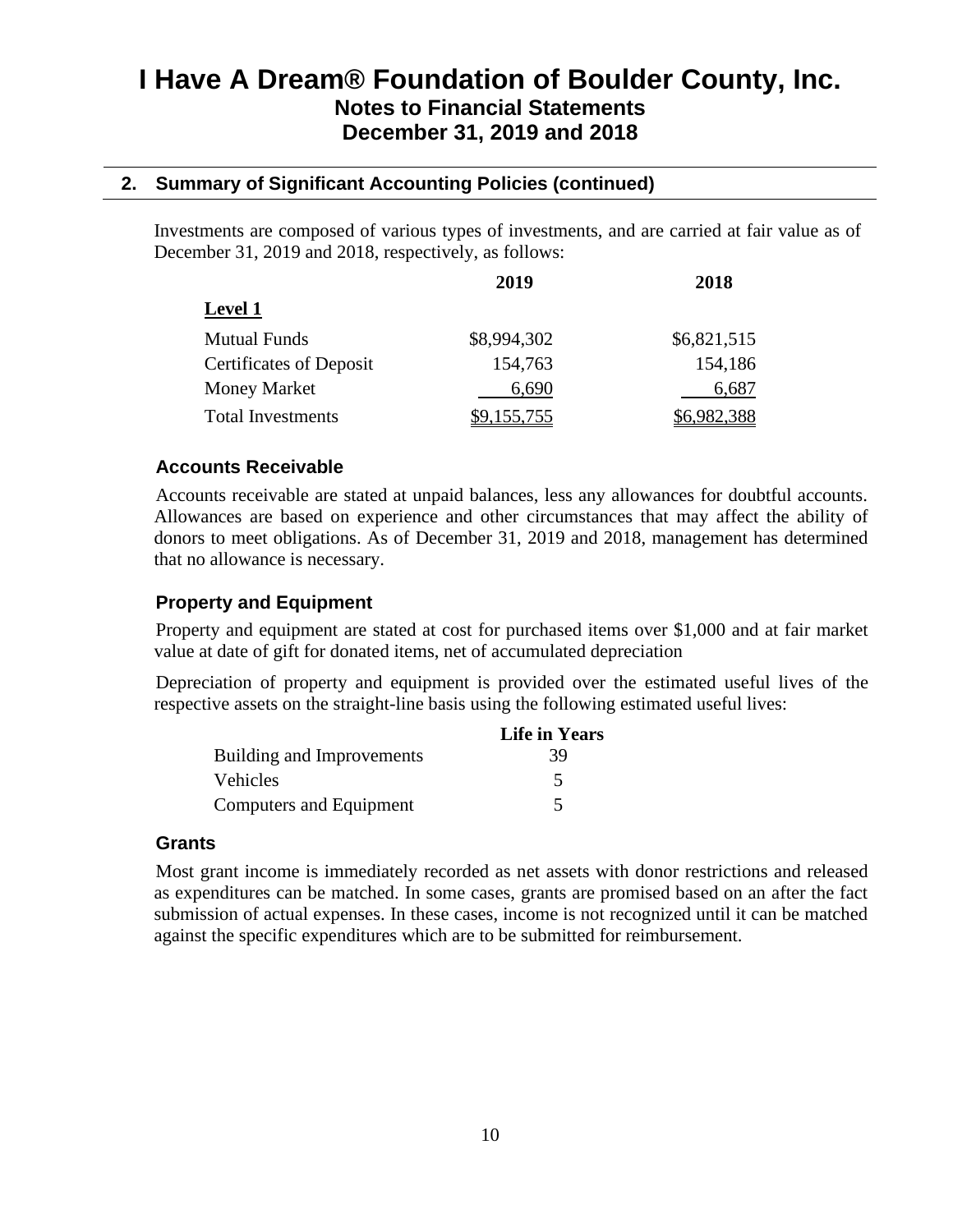#### **2. Summary of Significant Accounting Policies (continued)**

#### **Functional Allocation of Expenses**

The costs of supporting the various programs and other activities have been summarized on a functional basis in the statement of activities. Certain costs have been allocated among the program, management and general and fund raising categories.

Such allocations are determined by management on an equitable basis. The expenses that are allocated include the following:

| Expense                                 | Method of Allocation |
|-----------------------------------------|----------------------|
| Salaries and benefits                   | Time and effort      |
| Administrative expenses                 | Time and effort      |
| Legal and professional fees             | Time and effort      |
| Advertising, Marketing, and Fundraising | Time and effort      |

#### **Income Taxes**

The Organization is exempt from federal income taxes under Section  $501(c)(3)$  of the Internal Revenue Code and applicable state law.

In 2015, The Organization formed a wholly owned limited liability company which acts as lessor of the building occupied by the Organization. The Organization occupied most of the building for purposes of the unrelated business income calculation; therefore, no liability for unrelated business income tax is recorded at December 31, 2019 and 2018. As of April 2018, the LLC no longer receives rental income from unrelated lessors.

The accounting standard on accounting for uncertainty in income taxes addresses the determination of whether tax benefits claimed or expected to be claimed on a tax return should be recorded in the financial statements. Under that guidance, the Organization may recognize the tax benefit from an uncertain tax position only if it is more likely than not that the tax position will be sustained on examination by taxing authorities based on the technical merits of the position. Examples of tax positions include the tax-exempt status of the Organization and various positions related to the potential sources of unrelated business taxable income (UBIT).

The tax benefits are recognized in the financial statements from such a position are measured based on the largest benefit that has a greater than 50 percent likelihood of being realized upon ultimate settlement.

The Organization believes that it has appropriate support for any tax positions taken, and as such, does not have any uncertain tax positions that are material to the financial statements. There were no unrecognized tax benefits identified or recorded as liabilities for fiscal year 2019 and 2018.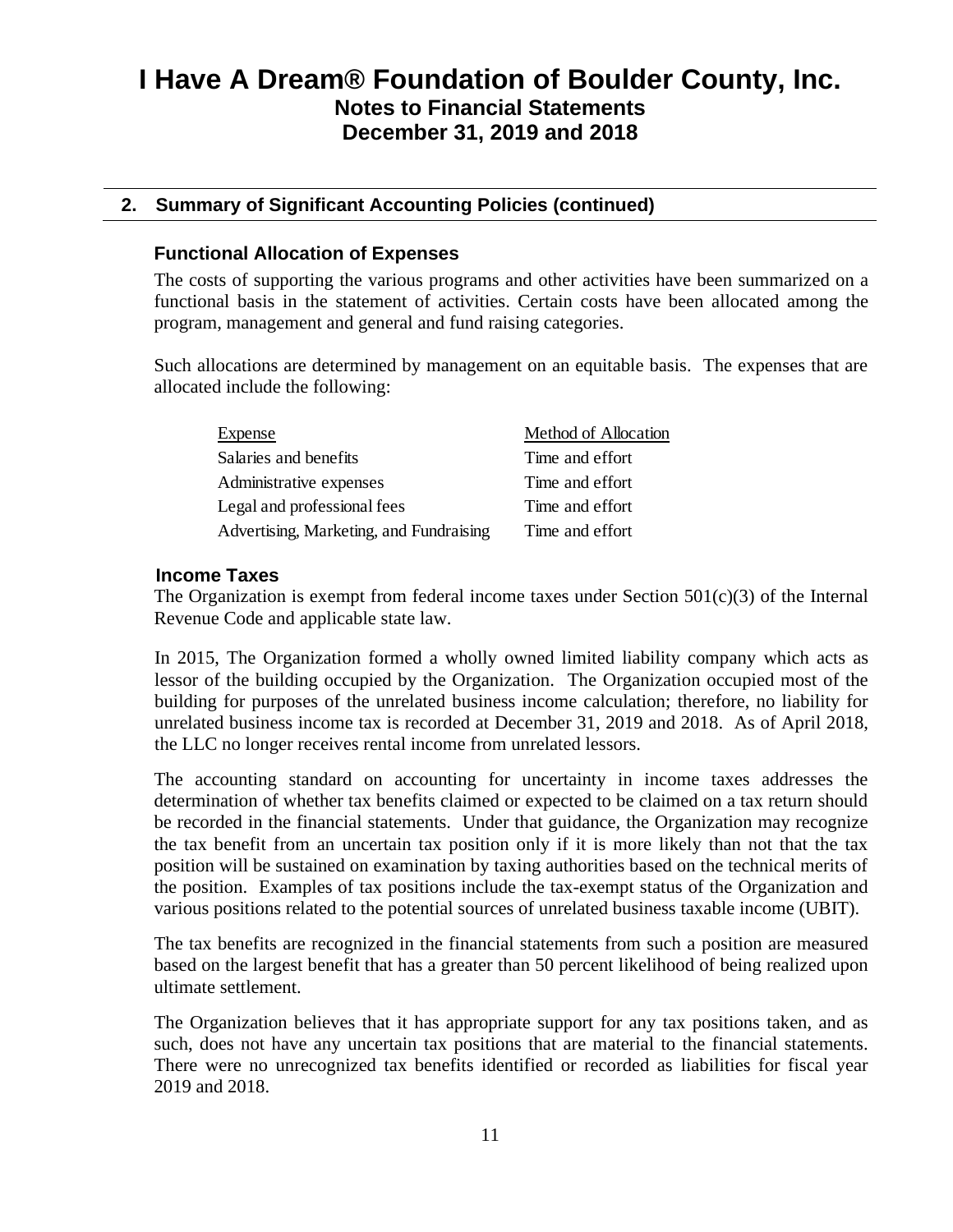### **2. Summary of Significant Accounting Policies (continued)**

The Organization files forms 990 in the U.S. federal jurisdiction. The Organization is generally no longer subject to examination by the Internal Revenue Service for years before 2016.

#### **Use of Estimates**

The preparation of these consolidated financial statements requires management to make estimates and assumptions that affect the amounts reported in the consolidated financial statements and accompanying notes. Actual results could differ from those estimates.

#### **Prior Year Presentation**

Certain 2018 balances have been reclassified in order to conform to current year presentation.

#### **Recently Issued Accounting Pronouncements**

In May 2014, the FASB issued Accounting Standards Update No. 2014-09, Revenue from Contracts with Customers. The objective of this update is to provide a robust framework for addressing revenue recognition issues and, upon its effective date, replaces almost all existing revenue recognition guidance. This new standard will primarily apply to exchange transactions for non-profit organizations. A delay in the adoption of the standard was approved in 2019 therefore, this update is effective in annual reporting periods beginning after December 15, 2020. The Company is evaluating the impact of this update on the Company's financial statements.

In June 2018, FASB issued ASU 2018-08, Clarifying the Scope and the Accounting Guidance for Contributions Received and Contributions Made. ASU 2018-08 clarifies and improves guidance concerning, 1) the determination whether a transaction should be accounted for as an exchange transaction or as a contribution, and 2) whether a contribution received is conditional. ASU 2018-08 is effective for annual periods beginning after December 15, 2019 for entities that are resource recipients and for annual periods beginning after December 15, 2020 for entities that are resource providers, with early adoption permitted. The Organization is currently evaluating the effect that the new standard will have on its financial statements and related disclosures.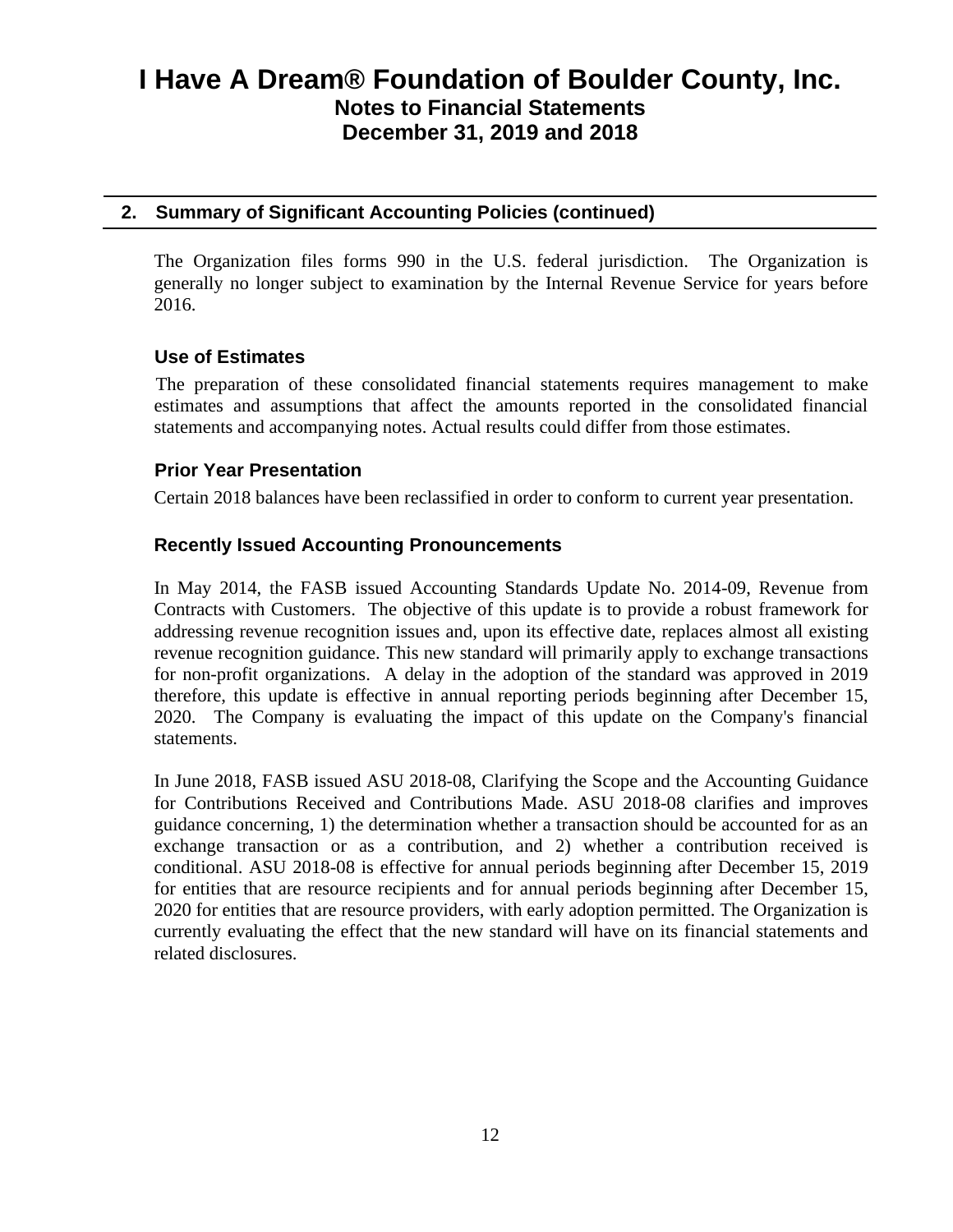#### **3. Liquidity and Availability**

The following represents the Organization's financial assets at December 31, 2019:

The organization receives contributions restricted by donors, and considers contributions restricted for programs which are ongoing, major, and central to its annual operations to be available to meet cash needs for general expenditures. The organization's board designated operating reserves can be made available to meet operating needs if necessary. The organization manages its liquidity and reserves following three guiding principles: Operating within a prudent range of financial soundness and stability, maintaining adequate liquid assets to fund near-term operating needs, and maintaining sufficient reserves to provide reasonable assurance that long-term obligations will be discharged. To achieve these targets, the entity forecasts its future cash flows and monitors its liquidity quarterly and monitors its reserves annually.

|                                                       | 2019        |
|-------------------------------------------------------|-------------|
| Financial assets at period end:                       |             |
| Cash $\&$ cash equivalents                            | \$2,067,969 |
| Certificates of deposit                               | 154,763     |
| Investments                                           | 9,000,992   |
| Accounts receivable and promises to give              | 251,096     |
| Total financial assets                                | 11,474,820  |
| Donor-imposed restrictions:                           |             |
| Funds subject to time and purpose restrictions        | (9,364,105) |
| Net financial assets after donor-imposed restrictions | 2,110,715   |
| Board designations:                                   |             |
| Operating reserves                                    | (500,000)   |
| Financial assets available to meet cash needs for     |             |
| general expenditures within one year                  | \$1,610,715 |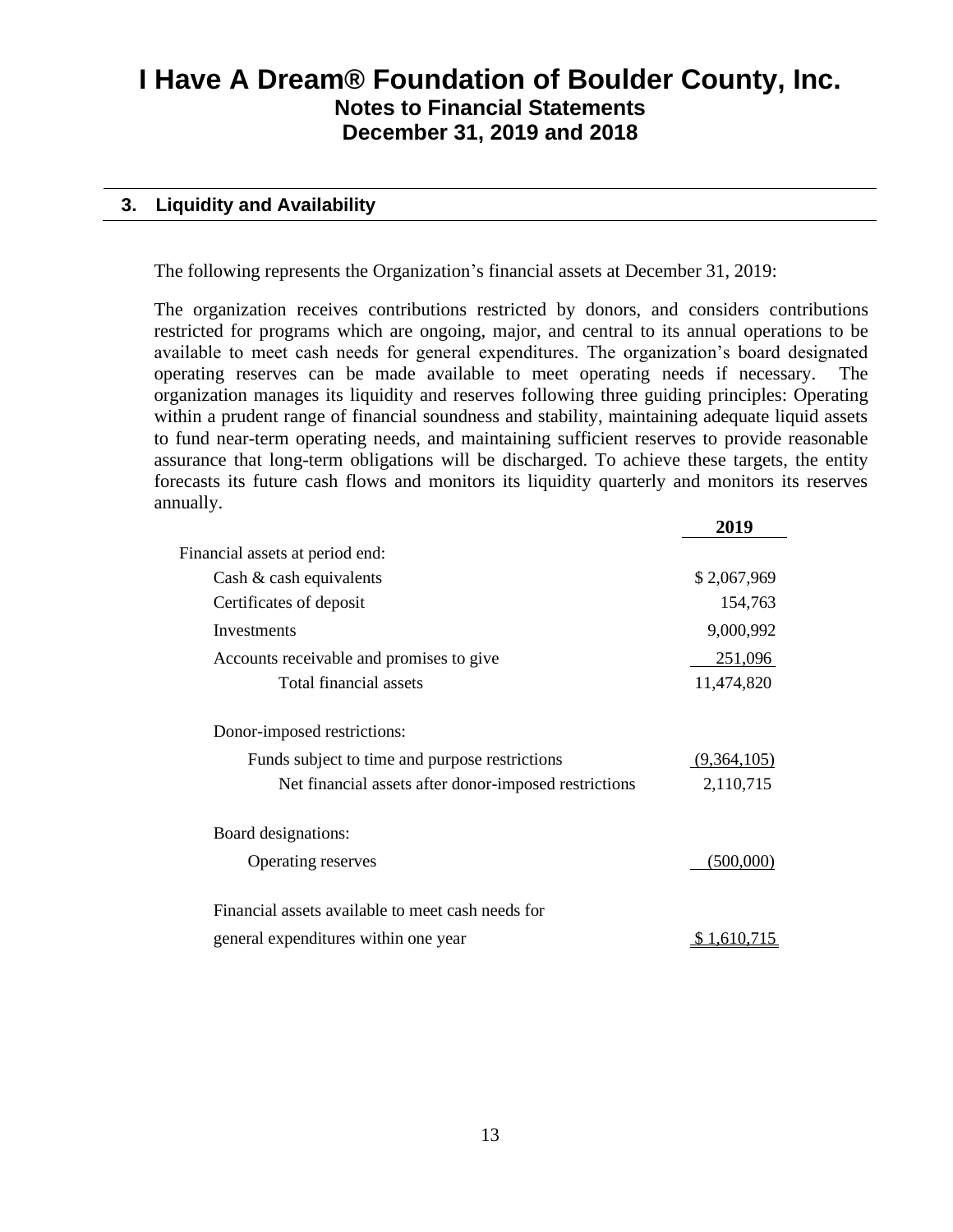#### **4. Unconditional Promise to Give and Accounts Receivable**

On the statement of financial position, unconditional promises to give from various sponsors, as of December 31, 2019 and 2018 were \$145,007 and \$13,341, respectively. All amounts are receivable within one year.

On the statement of financial position, accounts receivable as of December 31, 2019 and 2018 were \$106,089 and \$89,271, respectively. All amounts are receivable within one year.

#### **5. Property and Equipment**

Property and equipment consist of the following items at December 31, 2019 and 2018:

|                               | 2019        | 2018        |
|-------------------------------|-------------|-------------|
| Land                          | \$475,000   | \$475,000   |
| Building and improvements     | 925,327     | 925,327     |
| Computers and equipment       | 114,464     | 114,464     |
| Vehicles                      | 353,352     | 365,735     |
| Less accumulated depreciation | (516, 425)  | (443,074)   |
| Net property and equipment    | \$1,351,718 | \$1,437,452 |
|                               |             |             |

### **6. In-Kind Contributions**

The Organization receives equipment, goods, and services in substantial amounts in furtherance of various programs. These items are recorded in the financial records as they relate to ongoing activities and if an objective value can be assigned. The following amounts have been recorded in the financial statements for the years ended December 31, 2019 and 2018:

|                             | 2019      | 2018      |
|-----------------------------|-----------|-----------|
| AmeriCorps Volunteers       | \$484,396 | \$484,396 |
| America Reads               | 17.646    | 50,000    |
| Total in-kind contributions | \$502,042 | \$534,396 |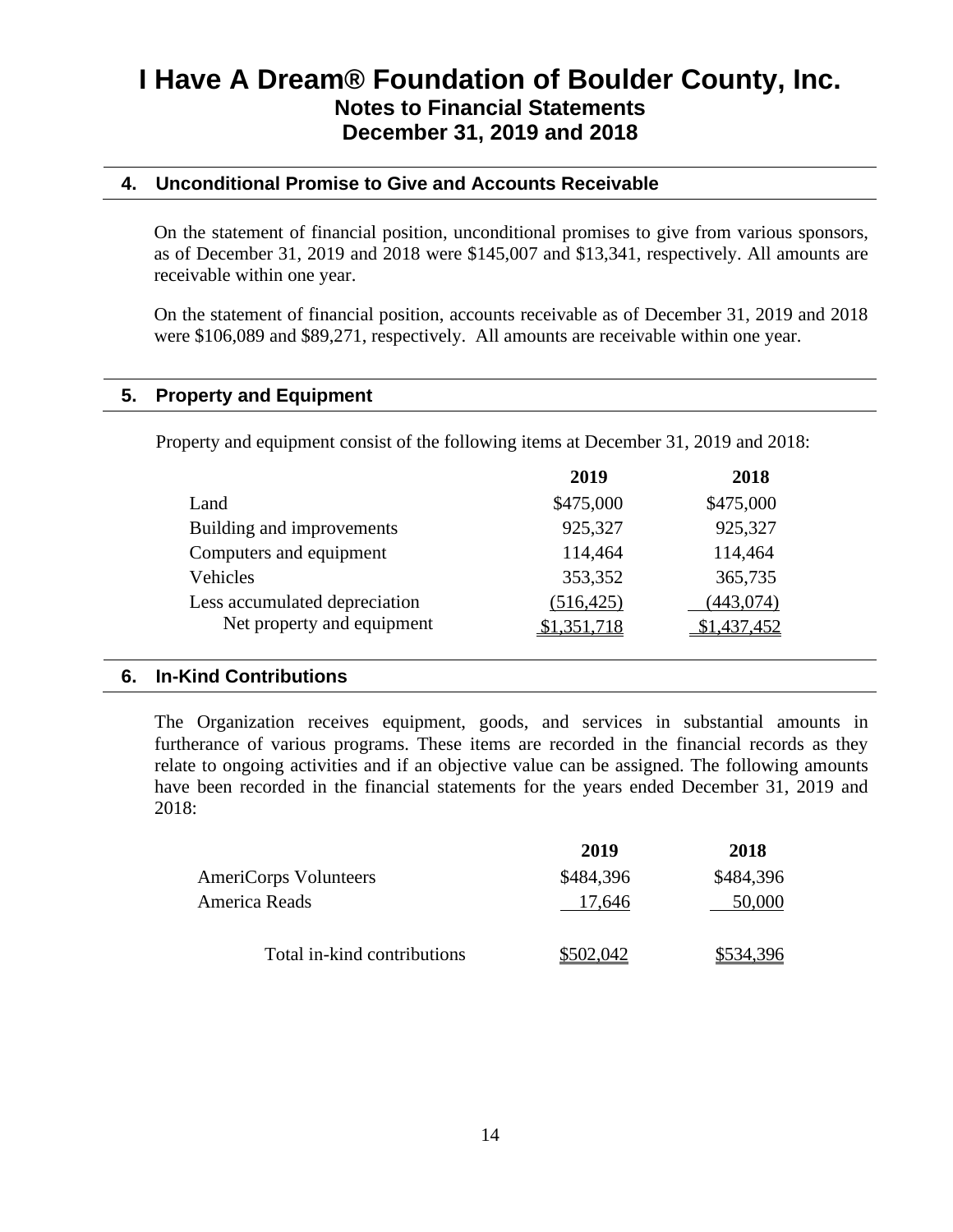#### **7. Related Party Transactions**

During 2019 and 2018, board members made cash contributions of \$74,754 and \$94,768, respectively.

During 2018, a Board member of the Organization was the Market President at Independent Bank (formerly known as Guaranty Bank and Trust), where the Organization secured financing to purchase their building. This loan was modified in 2016. The Organization went through the loan application process with various banks. The Board member's term subsequently ended during 2019.

#### **8. Net Assets with Donor Restrictions**

Net assets with donor restrictions, consisting of contributions designated for future use for scholarships and long-term program operating, for the years ended December 31, 2019 and 2018 are listed below by class:

|                             | 2019        | 2018        |
|-----------------------------|-------------|-------------|
| Programs and operations     | \$2,001,524 | \$2,487,836 |
| Harvey memorial fund        | 2,039,221   | 1,065,680   |
| Phoenix scholarships        | 607,895     | 537,963     |
| Oak scholarships            | 446,113     | 380,609     |
| Ryan scholarships           | 437,629     | 376,113     |
| Eagle scholarships          | 437,629     | 376,113     |
| Aspen scholarships          | 439,049     | 374,581     |
| Iris scholarships           | 336,025     | 371,515     |
| Rocky Mountain scholarships | 404,248     | 344,891     |
| Elk scholarships            | 354,190     | 302,337     |
| Carbon Valley scholarships  | 297,969     | 254,219     |
| LaVista scholarships        | 297,969     | 254,219     |
| Alicia scholarships         | 282,817     | 241,259     |
| Diagonal court scholarships | 316,837     |             |
| COSI scholarships           | 437,465     | 230,880     |
| Reserve scholarships        | 220,835     | 208,803     |
| Dakota scholarships         | 6,690       | 6,687       |
| Total                       | \$9,364,105 | \$7,813,705 |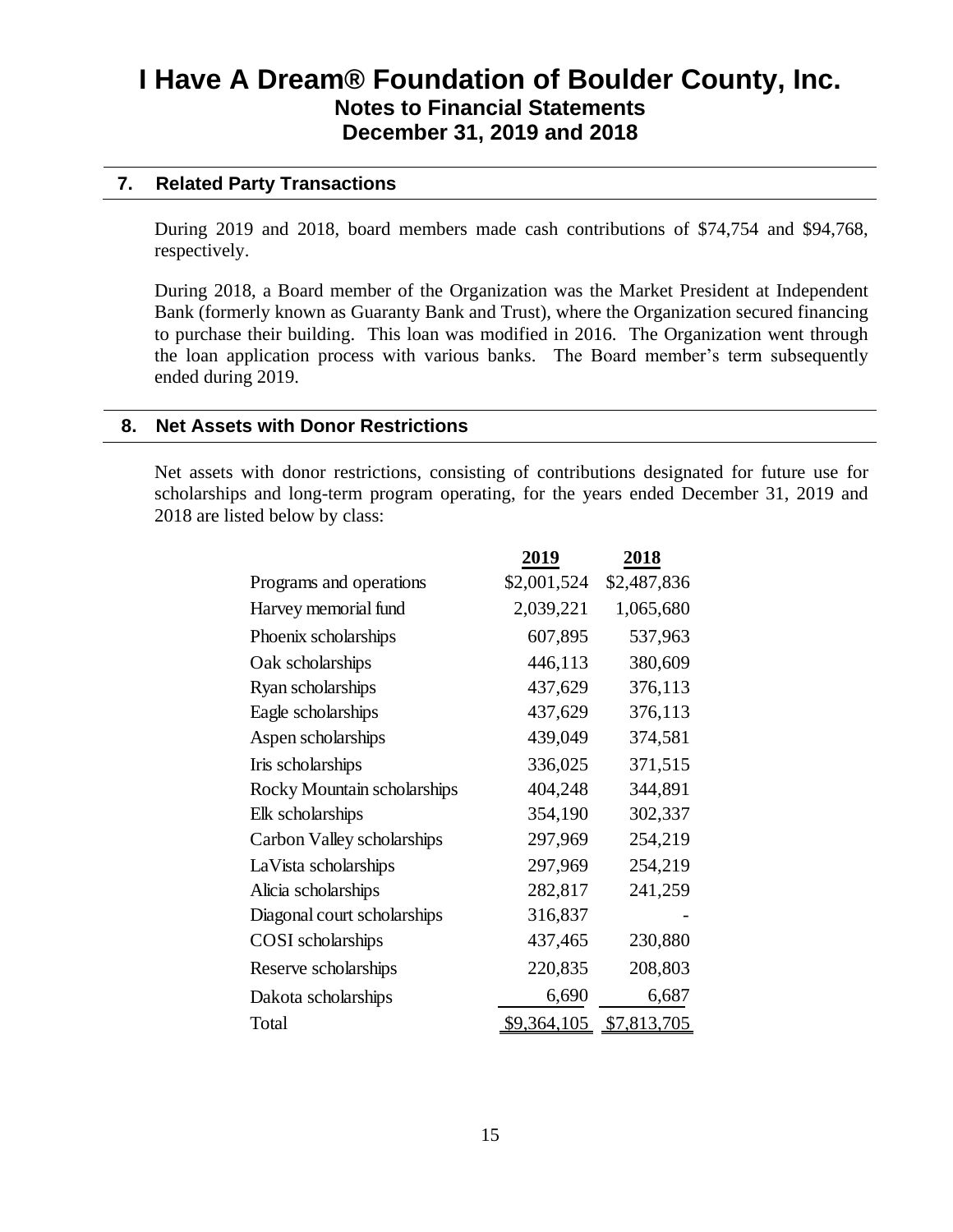#### **8. Net Assets with Donor Restrictions (continued)**

Net assets in the amount of \$3,816,451 and \$2,756,734 were released from restrictions during 2019 and 2018, respectively, by incurring expenses satisfying the purpose or time restrictions specified by donors.

#### **9. Board Designated Funds**

The Board designated amounts reflect the Board requirement of 3 months of budgeted cash program expenses or \$500,000, whichever is less, excluding in-kind and depreciation expenses, as a cash operating reserve. The undesignated funds represent the cash reserves on hand over that requirement. As of December 31, 2019 and 2018; respectively, the board designated \$500,000.

#### **10. Investment Income**

Net assets with donor restrictions includes net investment activity, which consists of realized and unrealized investment gains, interest, and dividends from funds designated for future use. The breakout of activity for the years ended December 31, 2019 and 2018 is as follows:

|                                | 2019            | 2018        |  |  |  |
|--------------------------------|-----------------|-------------|--|--|--|
| Interest and dividends         | \$106,650       | 94,570      |  |  |  |
| Realized gains                 | 64,048          | 176,607     |  |  |  |
| Unrealized gains (losses)      | 506,374         | (423,096)   |  |  |  |
| Total investment income (loss) | <u>67</u> 7,072 | \$(151,919) |  |  |  |

#### **11. Employee Benefit Plan**

Employees who work 30 or more hours per week are eligible to participate in a 403(b) employee benefit program after one year of employment. The Organization contributes 3% of an eligible employee's base salary toward the plan, which increases to 4% of eligible compensation in 2019. Employees are fully vested upon four years of participation in the plan. Total contributions to the plan by the Organization for the years ended December 31, 2019 and 2018 were \$39,728 and \$28,505, respectively.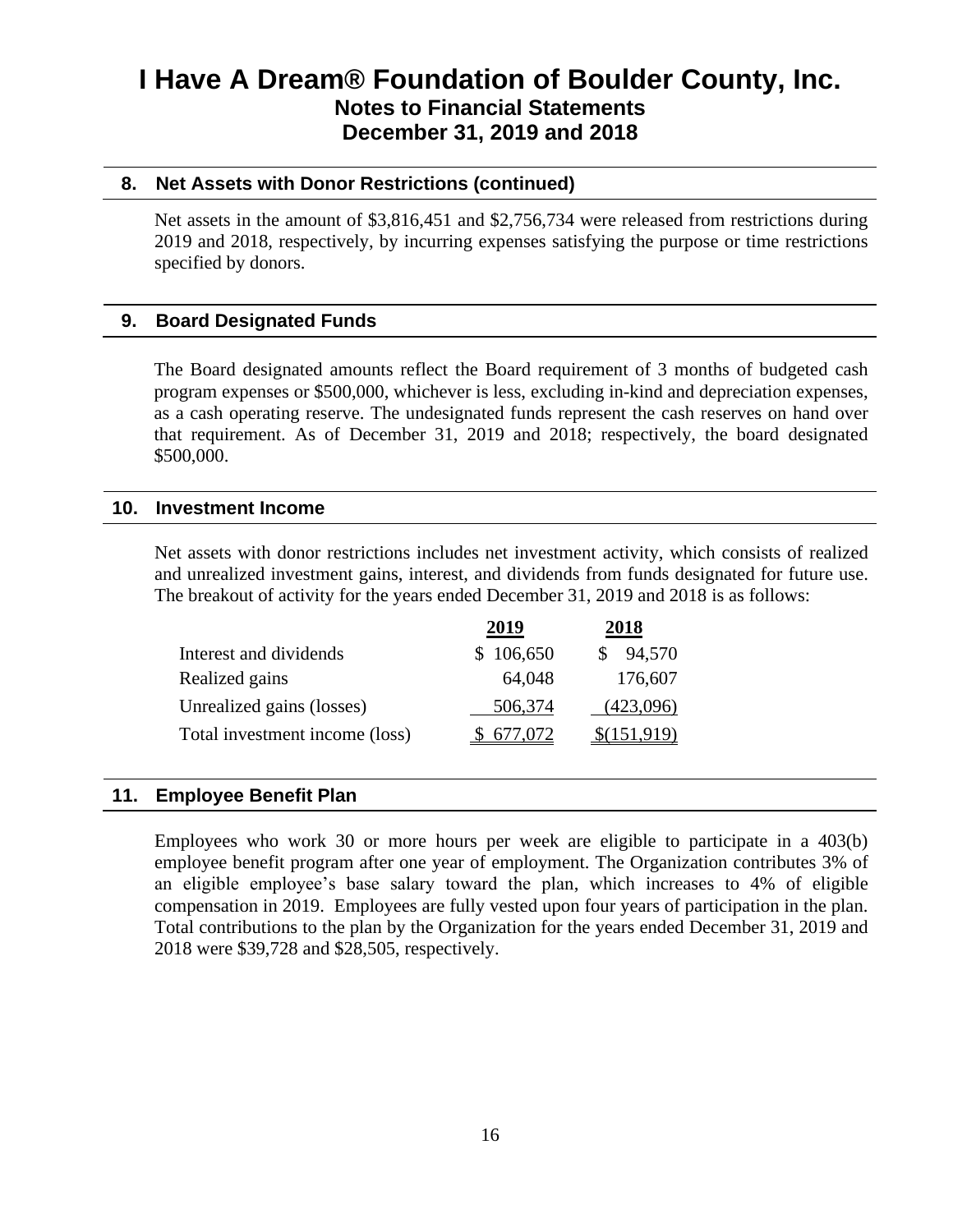#### **12. Conditional Promises to Give—The Community Foundation of Boulder County**

During 2001, I Have A Dream entered into agreements with The Community Foundation, which established two designated agency endowment funds in which the Organization is the beneficiary. The Community Foundation collects cash gifts on behalf of the Organization and manages the assets. The Organization receives the net income on the endowment funds on an annual basis. At December 31, 2019, the balances in The Community Foundation endowment funds were \$107,959 and \$69,149 and the total 2019 net investment gains at \$27,646. At December 31, 2018, the balances in The Community Foundation endowment funds were \$97,482 and \$62,676, and the total 2018 net investment losses were (\$17,444).

#### **13. Contingencies**

The Organization is committed to fund "last dollar" tuition-assistance scholarships through the contributions of sponsors. The Organization anticipates that this will be funded through additional sponsor contributions and general fundraising efforts. The Organization's most recent scholarship projections indicate no additional funds will be needed to cover scholarship disbursement obligations through 2023; however, this projection is based on assumptions of future contributions and market returns and can change. Also see Notes Payable- Note 16.

#### **14. Special Events**

I Have A Dream raised \$444,580 from Special Events in 2019. The gross proceeds from the Dream Maker Luncheon and Dream Maker Breakfast of \$344,778 were designated for programming services.

#### **15. Note Payable**

On January 30, 2015, the Organization formed a wholly owned limited liability company which purchased a new office building in Boulder, Colorado for \$1,150,979 and financed the building through Guaranty Bank and Trust. The Organization modified the loan in October 2016 for a new principal balance of \$678,077. The loan extends through January 2025, with a fixed rate of 3.25% until February 2019, when the rate increases to 3.950% for the remainder of the term. The note includes a balloon payment in January 2025. The Organization renovated the building in April of 2015 for a total of \$61,831, which are capitalized with the cost of the building. Additional renovations took place in 2016 and 2018, funded by a capital campaign and grant money.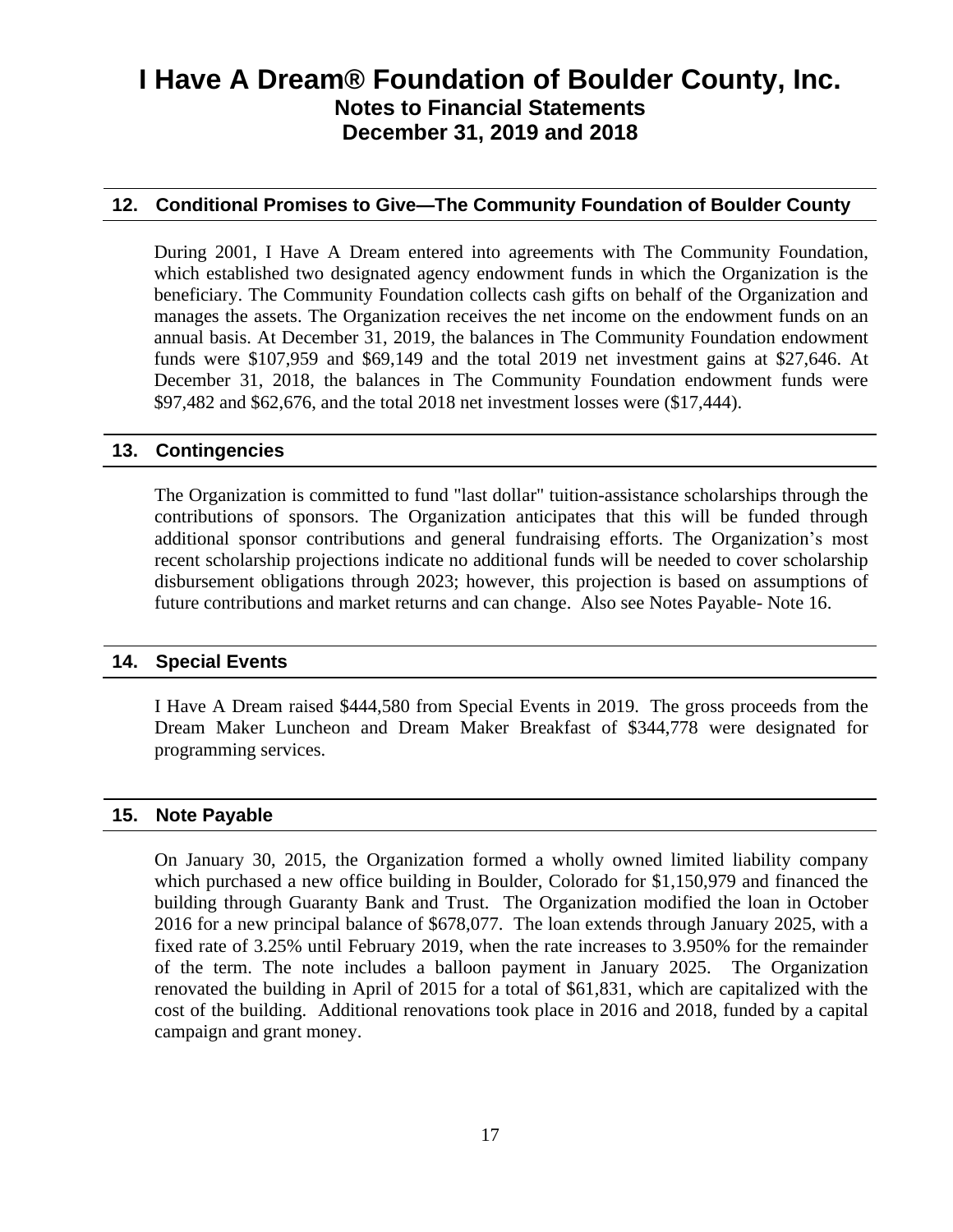#### **15. Note Payable (continued)**

Following is a schedule of the future loan payments:

Years ending December 31:

| 2020                                | \$<br>28,846  |
|-------------------------------------|---------------|
| 2021                                | 29,847        |
| 2022                                | 30,847        |
| 2023                                | 31,878        |
| 2024                                | 32,919        |
| Thereafter                          | 250,854       |
|                                     |               |
| <b>Total Long-term note payable</b> | \$<br>405,191 |

#### **Contingent Liability:**

In February 2016 and September 2018, the Organization received \$100,000 and \$200,000, respectively, from Boulder County under a funding agreement. The funds received by the Organization were secured by a promissory note and a deed of trust on the office building. The agreement is in effect for a 99 year term. As long as the Organization agrees to perform certain obligations under the funding agreement, no payments of principal and interest are due. Nonperformance or default under the agreement would lead to repayment of the grant funding in full. A liability has not been recorded as the likelihood of nonperformance or default is considered remote.

#### **16. Leasing Activities**

In 2015, the Organization's wholly owned subsidiary, Manhattan Circle LLC, purchased the building at 5390 Manhattan Circle, Boulder, Colorado with two pre-existing lease office suites and was required to honor those leases.

The leases were gross leases with one lease term ending in June 2017 and the other ending in April 2018. I Have a Dream Foundation of Boulder County, Inc. is now the sole occupant of the building.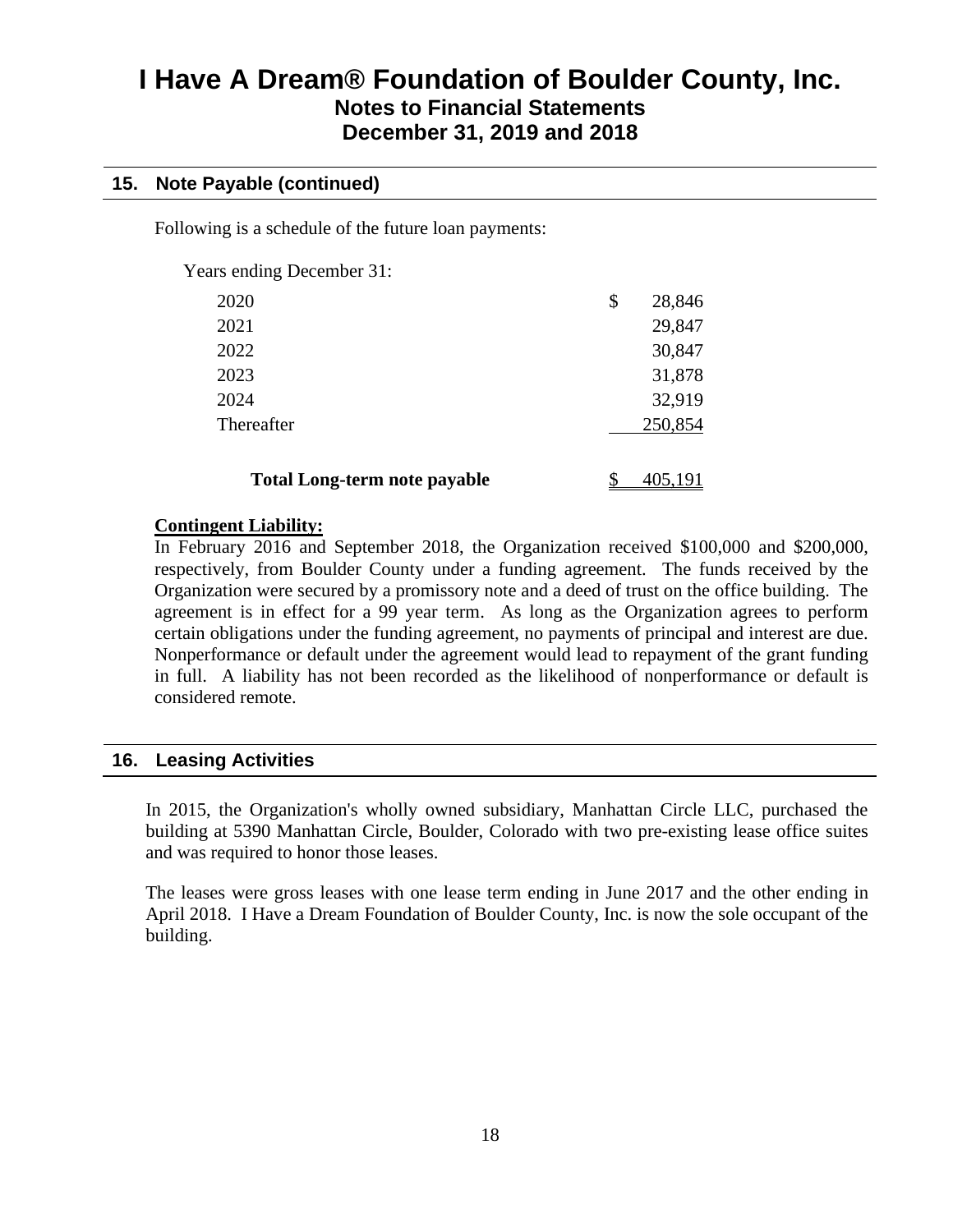#### **17. Subsequent Events**

Subsequent events were evaluated through October 16, 2020, which is the date the financial statements were available to be issued. January 30, 2020, the World Health Organization declared the coronavirus outbreak a "Public Health Emergency of International Concern" and on March 10, 2020, declared it to be a pandemic. Actions taken around the world to help mitigate the spread of CoVID-19 include restrictions ontravel, and quarantines in certain areas, and forced closures for certain types of public places and businesses. The pandemic and actions taken to mitigate it have had and are expected to continue to have an adverse impact on the economies and financial markets of many countries, including the geographical area in which the Organization operates. While it is unknown how long these conditions will last and what the complete financial effect will be to the Organization, to date, the Organization has maintained sufficient cash flow to continue operating.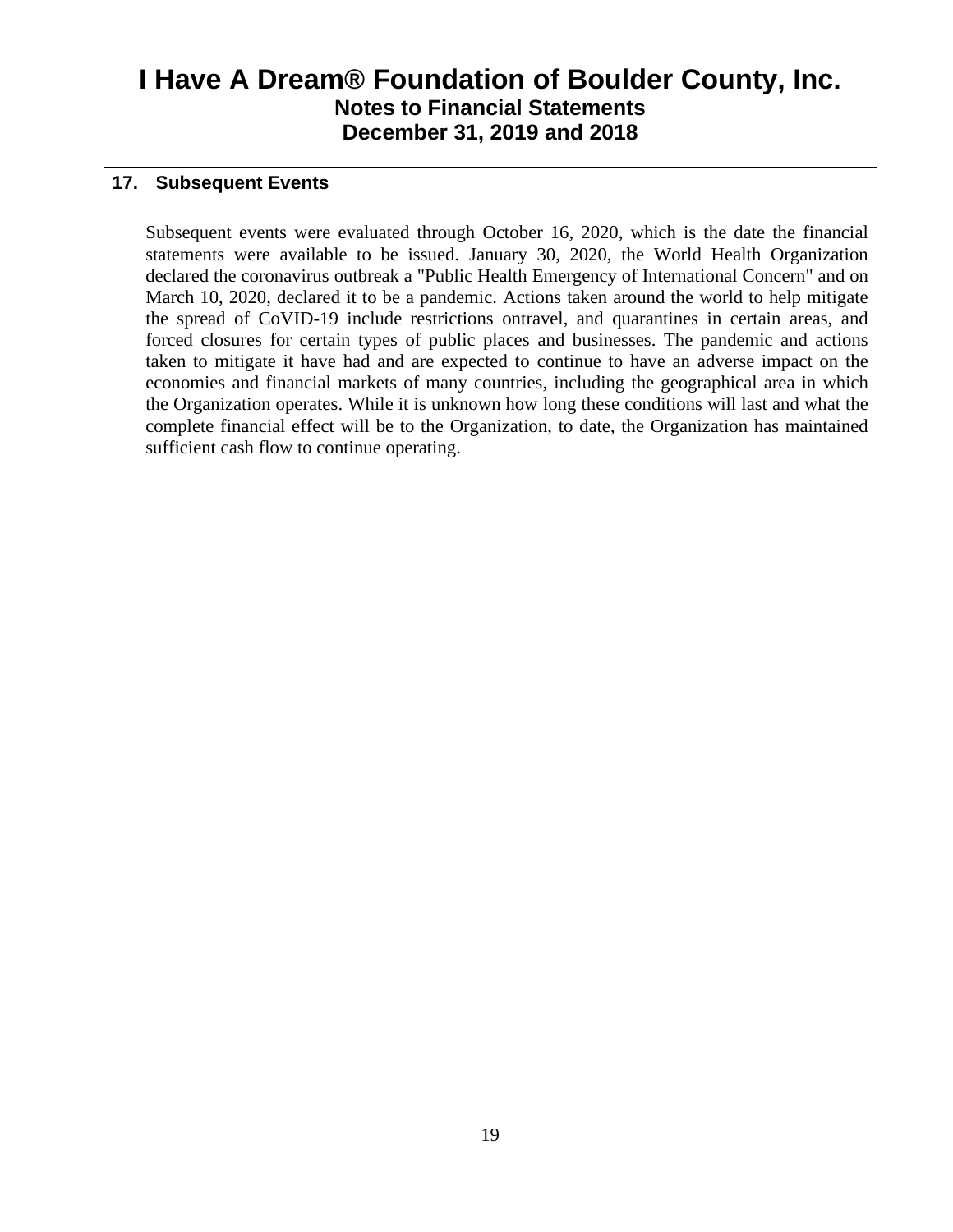### **I Have A Dream® Foundation of Boulder County, Inc. Consolidating Information—Statement of Financial Position December 31, 2019**

|                                                    | <b>I</b> Have A<br><b>Dream®</b><br><b>Foundation of</b><br><b>Boulder</b> | <b>Manhattan</b>  |                     | <b>Consolidated</b> |
|----------------------------------------------------|----------------------------------------------------------------------------|-------------------|---------------------|---------------------|
|                                                    | County, Inc.                                                               | <b>Circle LLC</b> | <b>Eliminations</b> | <b>Total</b>        |
| <b>ASSETS</b>                                      |                                                                            |                   |                     |                     |
| Cash                                               | \$1,947,891                                                                | 120,078<br>\$     | \$                  | 2,067,970           |
| Accounts receivable                                | 106,089                                                                    |                   |                     | 106,089             |
| Unconditional promises to give                     | 145,007                                                                    |                   |                     | 145,007             |
| Prepaid expenses                                   | 23,755                                                                     |                   |                     | 23,755              |
| Investment in subsidiary                           | 1,017,260                                                                  |                   | (1,017,260)         |                     |
| Scholarship investments                            | 5,439,669                                                                  |                   |                     | 5,439,669           |
| With donor restrictions program investments        | 3,561,323                                                                  |                   |                     | 3,561,323           |
| With donor restrictions certificates of deposit    | 154,763                                                                    |                   |                     | 154,763             |
| Property and equipment, net                        | 49,345                                                                     | 1,302,373         |                     | 1,351,718           |
| <b>Total assets</b>                                | \$12,445,102                                                               | 1,422,451<br>\$   | \$(1,017,260)       | \$12,850,293        |
| <b>LIABILITIES</b>                                 |                                                                            |                   |                     |                     |
| Accounts payable, trade                            | $\mathbb{S}$<br>87,409                                                     | \$                | \$                  | \$<br>87,409        |
| Accrued compensated absences & payroll liabilities | 116,942                                                                    |                   |                     | 116,942             |
| Note payable                                       |                                                                            | 405,191           |                     | 405,191             |
| <b>Total liabilities</b>                           | 204,351                                                                    | 405,191           |                     | 609,542             |
| <b>NET ASSETS</b>                                  |                                                                            |                   |                     |                     |
| Without donor restrictions                         |                                                                            |                   |                     |                     |
| Undesignated                                       | 2,376,646                                                                  | 1,017,260         | (1,017,260)         | 2,376,646           |
| Designated                                         | 500,000                                                                    |                   |                     | 500,000             |
| Total without donor restrictions                   | 2,876,646                                                                  | 1,017,260         | (1,017,260)         | 2,876,646           |
| With donor restrictions                            | 9,364,105                                                                  |                   |                     | 9,364,105           |
| Total net assets                                   | 12,240,751                                                                 | 1,017,260         | (1,017,260)         | 12,240,751          |
| Total liabilities and net assets                   | \$12,445,102                                                               | \$<br>1,422,451   | \$(1,017,260)       | \$12,850,293        |